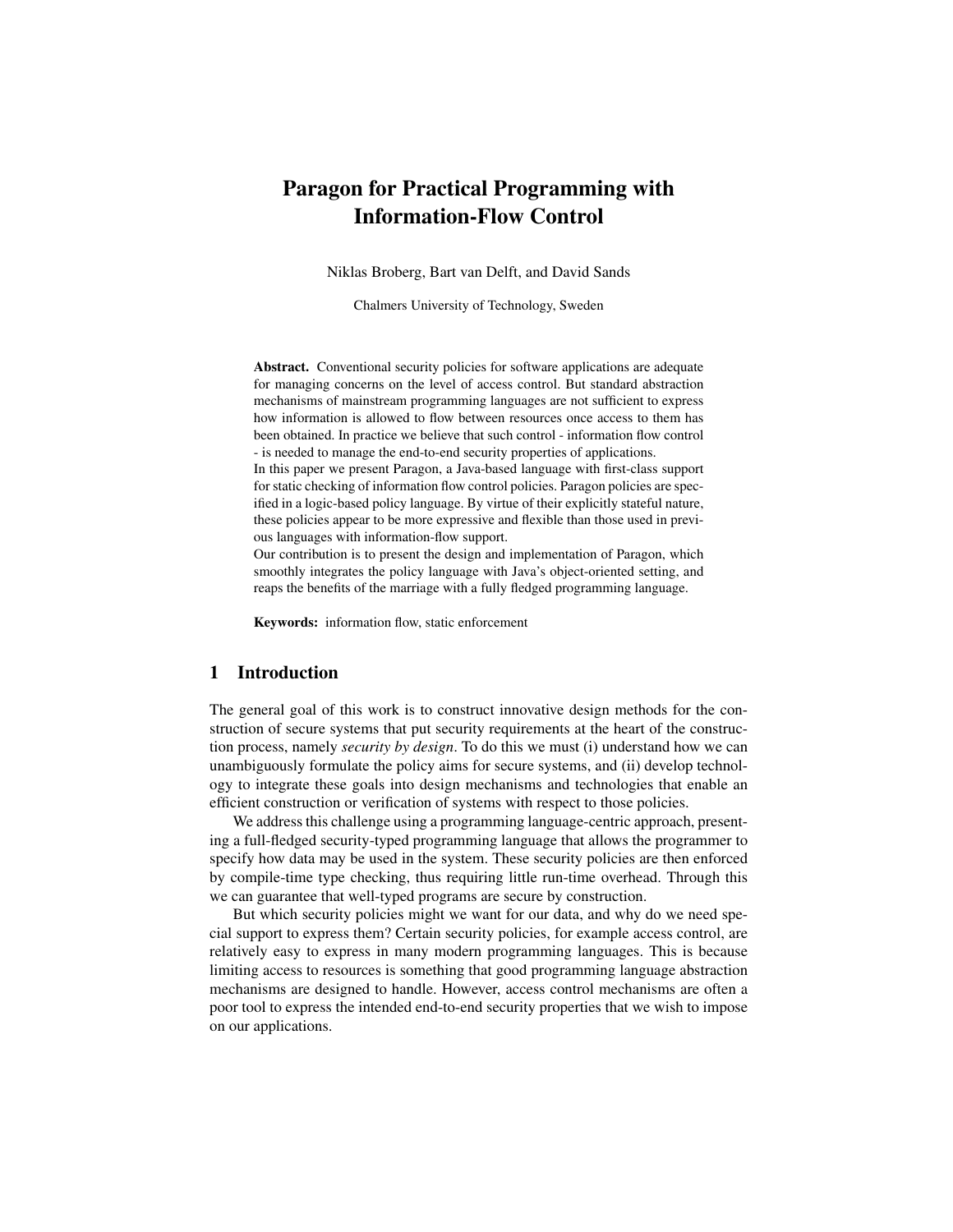Consider a travel planner "app" which permits you to plan a bus journey, and even add your planned trip to your calendar<sup>[1](#page-1-0)</sup>. In order to function, the app must have access to the network to fetch the latest bus times, and must have access to your calendar in order to add or remove schedules. But an app with these permissions can, for example, send your whole calendar to anywhere on the net.

What we want is to grant necessary access, but limit the *information flows*. In this case we want to at least limit the information flows from the calendar to the network while retaining the app's ability to read and write to both.

Research on controlling these information flows has progressed over the last decades. In this paper we identify three generations of security properties and control mechanisms for information-flow:

Information-Flow Control In the 70's, Denning & Denning pioneered the idea of certifying programs for compliance with information flow policies based on military-style secrecy classifications [\[7](#page-14-0)[,8\]](#page-14-1). They used program analysis to validate that information labelled with a given clearance level could never influence output at any levels lower in the hierarchy – so for example a certified program could never leak top-secret information over a channel labelled as public.

The language FlowCAML [\[24\]](#page-15-0), a variant of ML with information-flow types and type inference, represents the state-of-the-art in support for static Denning-style confidentiality policies.

Beyond Mandatory Information Flow Control Although a rigid, static hierarchy of security levels may be appropriate in a military message-passing scenario, it became quickly apparent that such a strict and static information flow policy is too rigid for modern software requirements. In practice we need a finer-grained and more dynamic view of information flow.

The concept of *declassification* – the act of deliberately releasing (or leaking) sensitive information – is an important example of such a requirement. Without a possibility to leak secrets, some systems would be of no practical use.

For example an information purchase protocol reveals the secret information once a condition (such as "payment transferred") has been fulfilled. Yet another example is a password checking program that inevitably leaks some information: even when a login attempt fails the attacker learns that the guess is *not* the password.

With this in mind, the *Jif* programming language [\[17,](#page-15-1)[20\]](#page-15-2) can be seen as the next milestone after the pure Denning-style approach. Jif is a subset of Java extended with information flow labels.

As well as implementing an important distributed view of data ownership, the socalled *Decentralised label model* [\[18,](#page-15-3)[19\]](#page-15-4), Jif included the possibility of *declassification*, which provides a liberal information flow escape hatch for programs which would otherwise be rejected.

<span id="page-1-0"></span> $1$  The example is based on a family of actual Android apps (e.g. de.hafas.android.vasttrafik).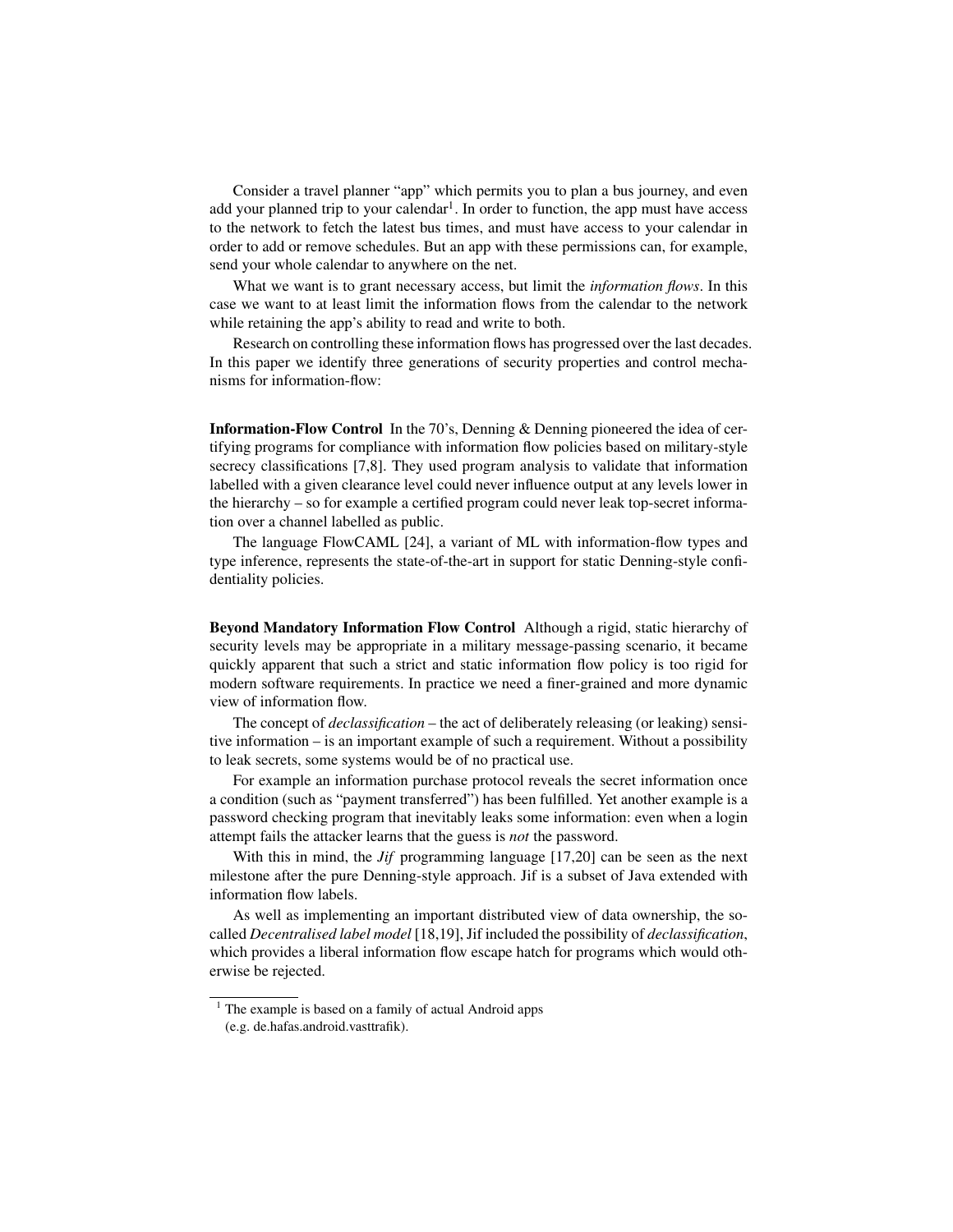Paragon, a Third-Generation IF Language Declassification, in many shapes and forms, has been widely studied in the research community in recent years [\[23\]](#page-15-5). The large variety of declassification concepts is testament to the fact that there is simply no single right way to control the flow of information that goes against the grain. Moreover, it is not always natural to view information flow policies as consisting of "good flows plus exceptional cases" at all; in some situations there is no obvious base-line policy, and the flows which are deemed acceptable may depend on the state of the system at any given moment.

In earlier work [\[5\]](#page-14-2) we introduced a new highly versatile policy language, *Paralocks*, based around the idea of *Flow Locks*. We demonstrated its ability to model a wide variety of policy paradigms, from classical Denning-style policies to Jif's decentralised label model, as well as the capability to model *stateful* information flow policies. But the idea of using Paralocks as types in a statically-checked programming language was only demonstrated for a toy language. The question whether a Flow Locks-based policy language could feasibly scale to inclusion in a full-fledged programming language, to allow practical programming with information flow control, was left open.

The main contribution of this paper is to answer that question with an emphatic yes. We present the new programming language Paragon, which extends the Java programming language with information flow policy specifications based on an object-oriented generalisation of Paralocks. Not only does it turn out to be feasible, but the marriage of our stateful policy mechanism and Java's encapsulation facilities yields a whole that is greater than the sum of its parts: it allows for the creation of complex policy mechanisms as libraries, giving even stronger control over flows and declassification than the policy language alone.

The remainder of the paper is structured as follows. Section [2](#page-2-0) presents the language Paragon: its policy language and integration in Java; followed by a simple showcase of Paragon in Section [3.](#page-6-0) In Section [4](#page-8-0) we give an overview of the enforcement mechanism and details of our implementation. Section [5](#page-10-0) discusses our experience from two larger case studies. Related work in Section [6](#page-12-0) and conclusions in Section [7](#page-13-0) round out the paper.

# <span id="page-2-0"></span>2 The Language Paragon

Paragon is largely an extension to the Java language and type system. Our choice for Java is motivated by its relatively clear semantics and the wide adoption of Java in both commercial and academical settings. In addition, it allows us to reuse existing ideas from, and simultaneously compare Paragon with, Jif [\[17](#page-15-1)[,20\]](#page-15-2), the only (other) javabased full-fledged security-typed programming language to date. We discuss Paragon's relation to Jif in more detail in  $\S 6$ . We do not, however, rely on any particular features of Java for the integration of our policy language to work, and posit that it would be equally feasible to do this for other statically typed languages with safe memory management, e.g. ML or Scala.

In this section we give a high-level overview of Paragon and its various components, leaving more technical features, such as extending Java Generics, to the technical report version of this paper [\[1\]](#page-14-3).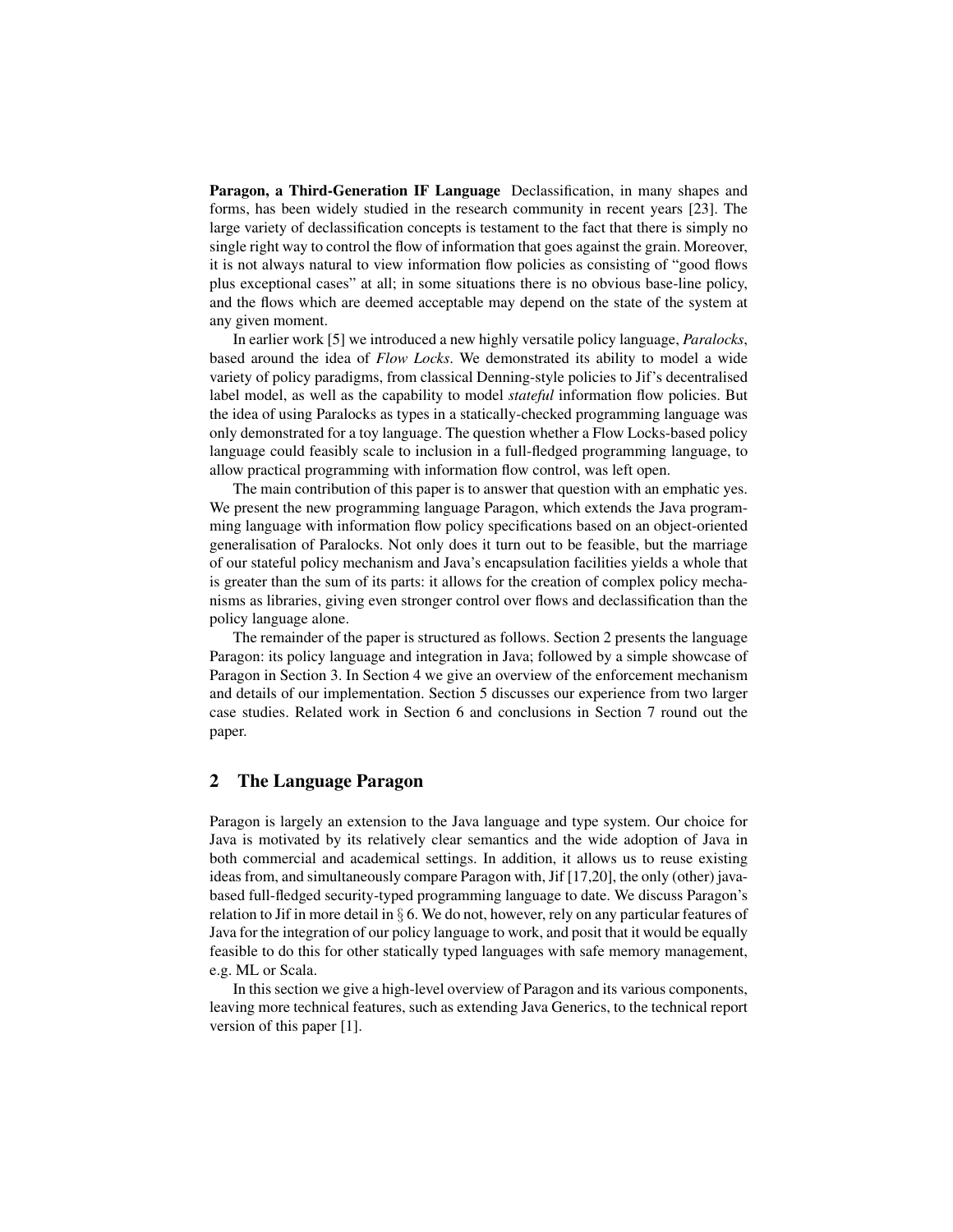#### 2.1 The Paragon Policy Language

The subjects of Paragon policies are the information-flow relevant entities, which we refer to as *actors*. An actor could be a user, a resource, a system component, an information source or sink, etc.; any entity that has an information-flow concern.

In Paragon, these entities are represented by *object references*. For instance, the code fragment below creates regular instances of the User and File class, where alice and f1 can play a dual role; both as program variables, and as actors in Paragon policies.

```
User alice = new User();
User bob = new User();
File f1 = new File();
File f2 = new File();
```
A *paragon policy* is used to label information containers in the program (fields, local variables), and specifies to which actors the information in that container is allowed to flow. A policy consists of a set of *clauses*, each specifying one particular actor, or one group of actors of a particular type.

For example, the policy p1 states that information may flow to the specific users Alice and Bob, while the policy  $p^2$  states that information may flow to any file:

```
policy p1 = \{ alice: ; bob: };
policy p2 = { File f: };
```
This makes the policy  $\{ \circ \phi \}$  object o:  $\}$  the most permissive, and the policy with no clauses (denoted {:}) the most restrictive paragon policy.

A clause may have a *body* that constrains the states in which the information may flow to the actors specified in the head. These constraints come in the form of *locks*; typed predicates representing the policy-relevant state of the system.

A lock can be opened or closed for given actor arguments. Viewing a lock as a predicate, opening a lock corresponds to assigning it the value true. Below we define two locks, one for modelling the ownership of files, and another for the organisational hierarchy among users.

```
lock Owns(File, User);
lock ActsFor(User, User);
policy p3 = { File f: Owns(f, alice) } ;
policy p4 = { (User u) File f: Owns(f, u), ActsFor(u, alice) };
```
The policy  $p_3$  expresses that information can flow to any file owned by Alice, while the policy  $p4$  states that u ranges over users, and that information having this policy may flow to any file  $f$  for which  $f$  is owned by some u such that u acts for alice. Note that variables that are mentioned in the head of a clause are universally quantified, whereas those only appearing in the body are existentially quantified.

A lock can be declared to have *properties*. A property specifies conditions under which some locks are *implicitly* open. For example, we might want to express that the acts-for relation is transitive and reflexive.

This requirement can be stated at the point of declaration by replacing line 2 in the above with: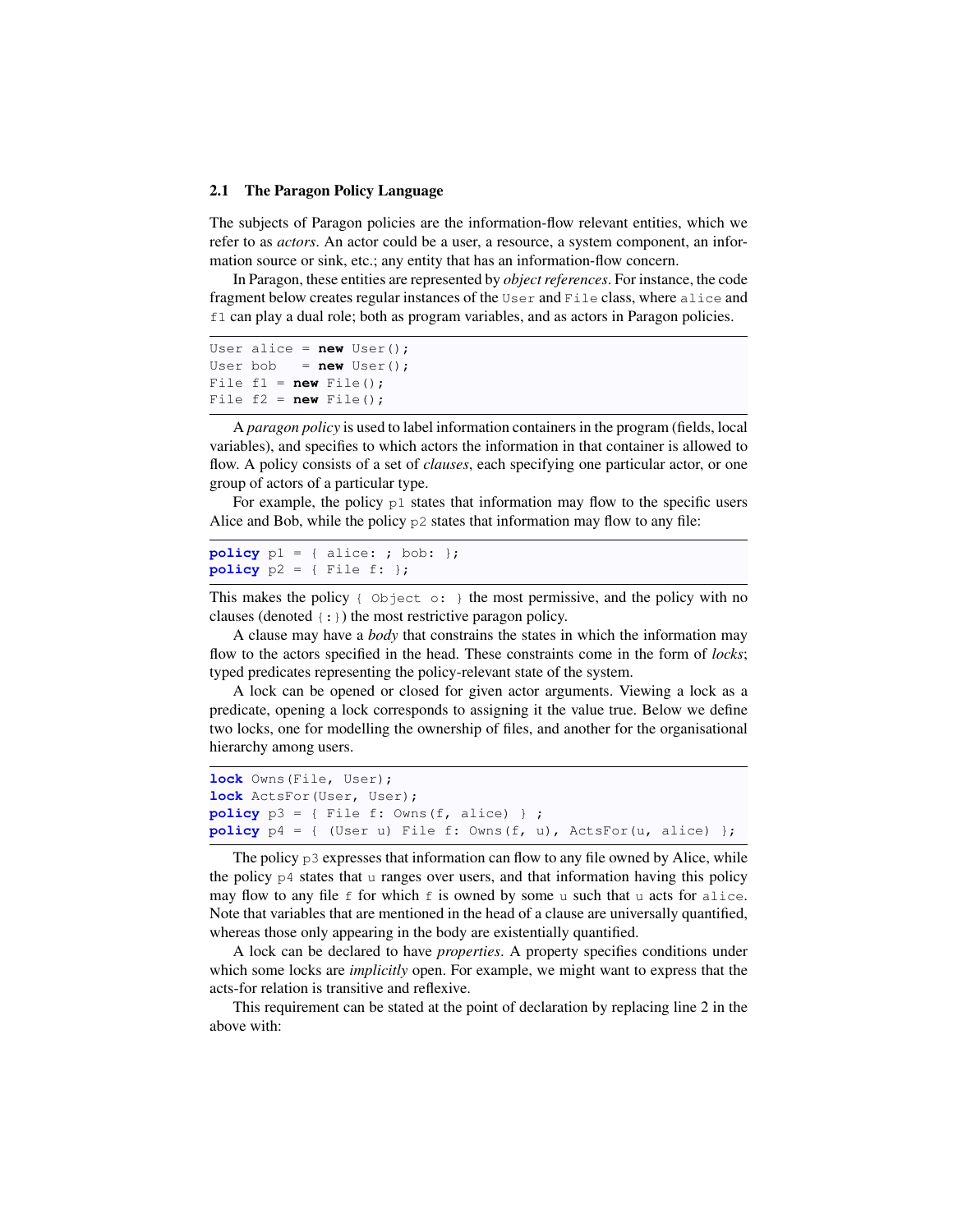```
lock ActsFor(User, User)
  \{ (User x)  ActsFor(x, x):
  ; (User x y z) ActsFor(x, y): ActsFor(x, z), ActsFor(z, y) }
```
Transitivity and reflexivity properties (as well as symmetry) are a common pattern, so Paragon provides syntactic sugar for these:

```
reflexive transitive lock ActsFor(User, User);
```
The Paragon Policy Language is an object-based generalisation of Paralocks [\[5](#page-14-2)[,29\]](#page-15-6), and is described in more detail in the technical report [\[1\]](#page-14-3).

#### <span id="page-4-0"></span>2.2 Information-flow policies in Paragon

The various flows of information that need to be controlled in Paragon are essentially the same as the ones occurring in Java. As is common in information-flow analysis we make a distinction between *direct* and *indirect* information flows.

Direct flows The typical direct flow is an assignment, where information flows directly from one location to another. Direct flows also happen at method calls (arguments flow to parameters), returns (the return value flows to the caller) and exception throws (an exception value flows to its enclosing catch clause).

Continuing in the style of the examples from the previous section, let  $x$  be a variable with the policy {File f: Owns (f, alice) } and y a variable with the policy {f1:} in the assignment  $y = x$ ; Whether or not the assignment will be flagged as an error by the Paragon compiler depends on the lock state in which the direct flow occurs.

If the Owns(f1,alice) lock is statically determined to be closed the compiler raises an error, since the information stored in  $x$ , according to its policy, should only flow into file  $f1$  when the file is owned by Alice, whereas the information in  $y$  can always flow to f1. In other words, the assignment has insecure information flow because it moves information to a place where it becomes visible to more actors than its policy declares. If, however, the lock is determined to be open, i.e. declaring that alice owns  $f1$ , the assignment occurs in a state where  $f1$  can already read the information in x, and so the program compiles successfully.

Indirect flows An indirect flow is one where the effect of evaluating one term reveals information about a completely different term that was evaluated previously. The typical indirect flow is a side-effect happening in a branch that reveals which branch was chosen, which in turn reveals the value of the conditional expression that was branched on. Indirect flows also arise from other control flow constructions (including loops and exceptions), and field updates or instance method-calls (possibly revealing the object they belonged to).

Due to the delayed nature of these information flows, the lock state in effect at the time of the indirect flow might be different to that in effect at the point at which it is revealed. Therefore, indirect flows are handled conservatively, by not allowing the lock state to affect which of these flows are considered secure.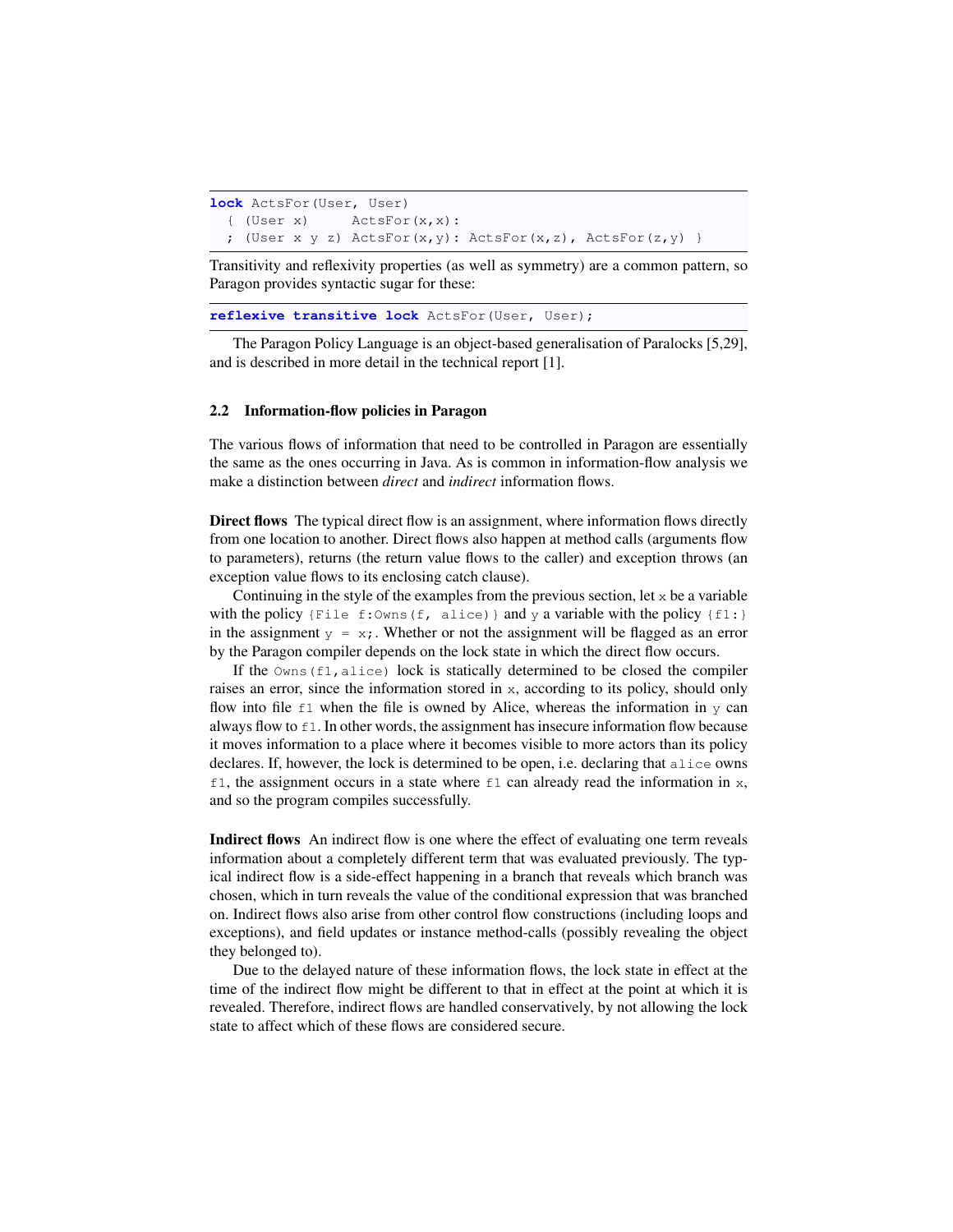#### 2.3 Policy annotations

When integrating the policy language into Java, the two core design issues are (i) how policies are to be associated to data, and (ii) how the lock state is specified, updated, and queried.

Policies as modifiers In Paragon every information container (field, variable, parameter, lock) has a policy detailing how the information contained therein may be used. Every expression has an effective policy which is (an upper bound on) the conjunction of all policies on all containers whose contents affect its resulting value – we refer to this as the expression's *read effect*.

Paragon separates policies from base (Java) types syntactically by having all policy annotations as modifiers. A modifier **?**pol denotes a policy on an information container, and the read effect of accessing that container. When used on a method we refer to it as the *return policy*, as it is the read effect on the value returned by the method. Using modifiers for policies allows for a clean separation of concerns, allowing us to analyse base types and policies separately.

Similarly, every expression (and statement) has a *write effect*, which is (a lower bound on) the disjunction of all policies on all containers whose contents are modified by the expression. Write effects allow us to control implicit information flows, by limiting the contexts in which expressions with side-effects may occur. A modifier **!**pol denotes a write effect, and is used to annotate methods.

Policy modifiers are also placed on exceptions declared to be thrown by a method. A read effect modifier on an exception denotes the read effect of inspecting the thrown and caught exception object. More interesting is the write effect modifier, which serves two purposes in relation to indirect flows. First, it restricts the contexts in which the exception may be thrown within the method. Second, it imposes a restriction of its own on all subsequent side-effects until the point where the exception has been caught and handled. Together, these two restrictions ensure that no information leaks can occur by observing whether or not an exception has been thrown.

All exceptions in Paragon must be *checked*, i.e. declared to be thrown by methods that may terminate with such exceptions. This implies the need for analyses that can rule out the possibility of exceptions, in particular for null pointers, to avoid a massive blow-up in the number of potential exceptions that must be declared. Paragon adds the modifier **notatill** for fields, variables and method parameters that may never be null, to aid the null-pointer analysis.

To reduce the burden on the programmer to put in policy annotations, Paragon attempts either to infer, or to supply clever defaults for, policies on variables, fields and methods. We omit the details of policy defaulting, and discuss the inference mechanism in § [4.](#page-8-0)

Lock state analysis Manipulation of the lock state is done programmatically through the use of the Paragon-specific statements **open** and **close**. The compiler performs a *lock state analysis* which conservatively approximates the set of locks guaranteed to be open at any given program point.

In cases where we cannot know statically that a lock is open, we allow runtime *lock queries* to guide the analysis: A lock can be used syntactically as an expression of type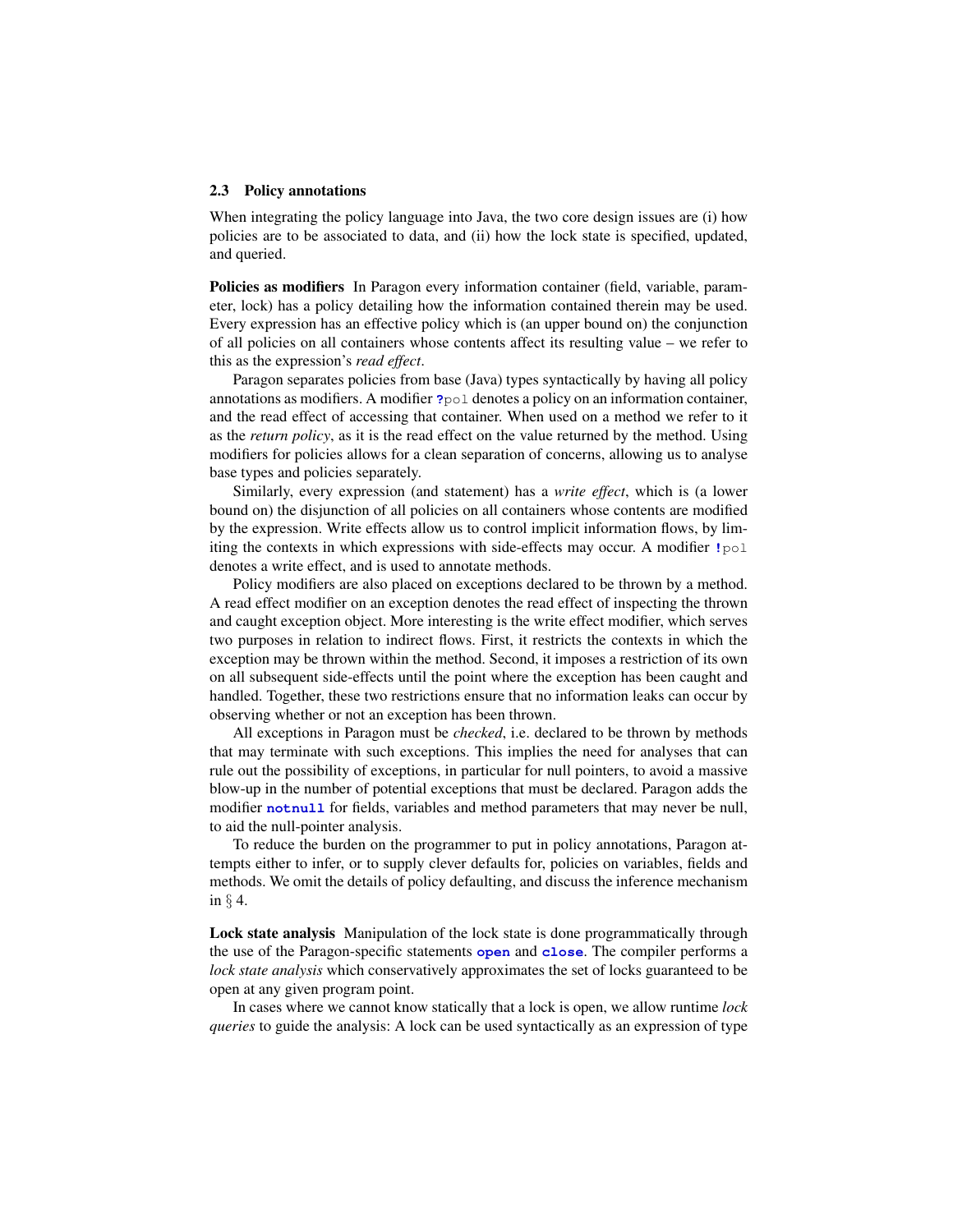**boolean**, with the value **true** if the lock is currently open. If a lock query appears as the condition to e.g. an **if** statement, the analysis can include the knowledge of the lock's status when checking the respective branches.

To facilitate modularity, Paragon introduces three modifiers, used on methods and constructors, to specify their interaction with the lock state:

- **+**locks says that the annotated method *will* open the specified lock(s), for every execution in which the method returns normally. We call this the *opens* modifier.
- **-**locks, dubbed the *closes* modifier, says that the method *may* close the specified lock(s), for *some* execution.
- **˜**locks, the *expects* modifier, says that the specified lock(s) must be open whenever the method is called.

The *opens* and *closes* modifiers are also used to annotate each exception type thrown by a method, to signal to the analysis what changes to the lock state can be assumed if the method terminates by throwing an exception of that type.

As a middleground between private and public locks, Paragon introduces the modifier **readonly** for locks, indicating that outside the class the lock can be queried, but not opened or closed.

# <span id="page-6-0"></span>3 Brief Example

To illustrate the language features of Paragon we present the scenario of a simple social network. In the network, users can befriend each other and share messages in the form of posts that can be read by their friends. The scenario contains two information flow policies that we want Paragon to enforce.

First, posts can only be read by a direct friend of the poster or, if the poster so indicates, by friends of friends of the poster. A user can decide, per post, whether it should be shared with friends-of-friends or not. Paragon should thus enforce that the network properly checks the friendship relations before allowing a user to read a post.

Second, to prevent injection or scripting attacks, a message should be properly *sanitised* before it is stored in the network. That is, we want to enforce the policy that all posted messages first pass through a sanitising function.

The Paragon implementation of this network is shown in Figure [1.](#page-7-0) Some policy annotations are omitted in the implementation, since Paragon provides default policies in these cases. For example, all fields that do not specify a read effect automatically get the least restrictive policy  $\{Ob\, \text{ject } x:\}$ .

To establish the first policy we define the Friend lock to model friendships. Similarly we create a lock FoFriend to model friend-of-friend relations. Since the User class does not explicitly open or close this lock and exports it as **readonly** we know that it models a purely derived property of the Friend lock, and thus one that will evolve correctly as the friendship status changes over time.

With the locks in place we can now create the desired policy as messagePol, which we use for the read-effect on a post's content. We assume that the correct Friend instances are opened elsewhere in the program. Turning sharing with friends-of-friends on per post is handled in the post method by opening the ShareFoF lock for that post.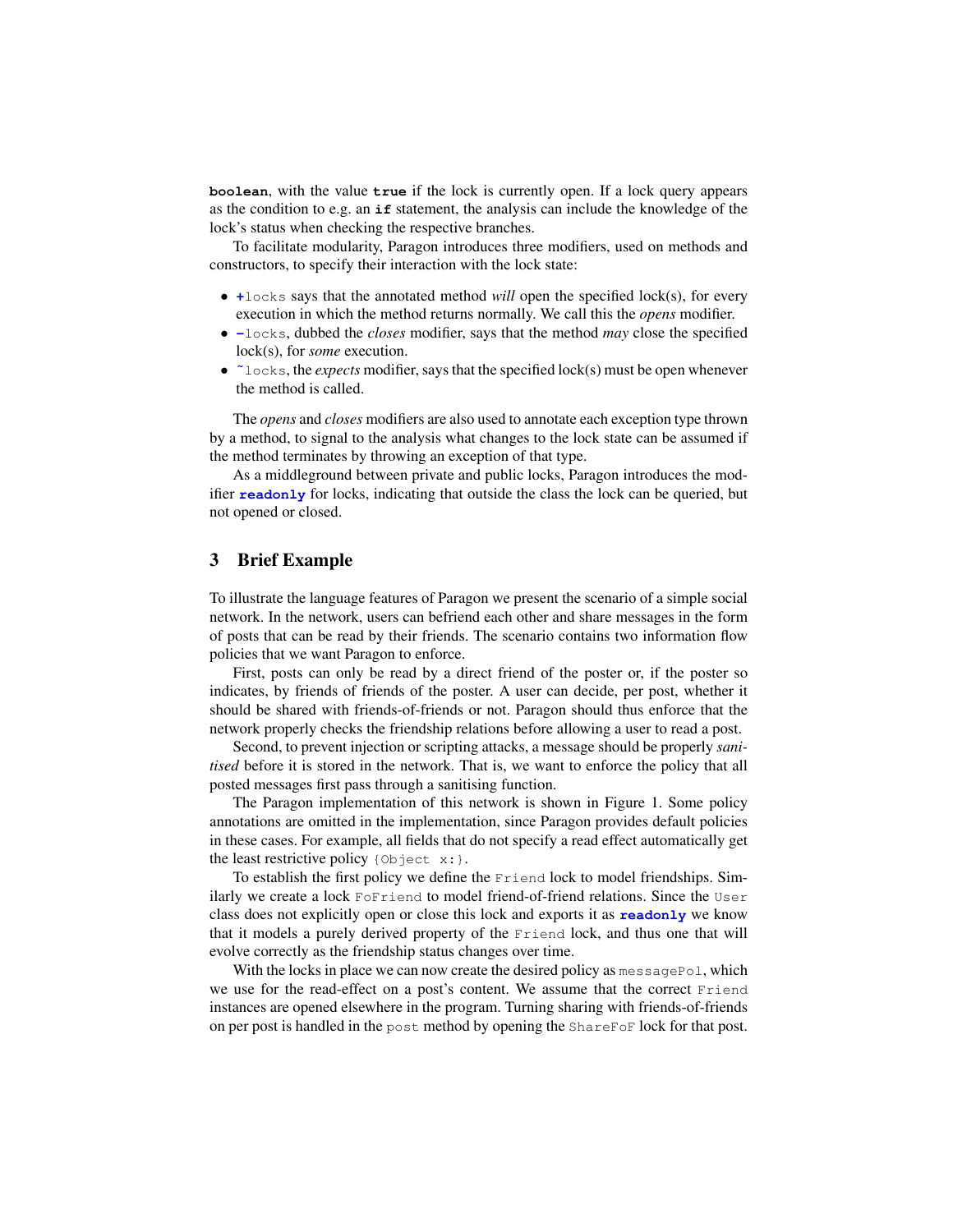```
1 public class User {
 2 public reflexive symmetric lock Friend(User, User);
 3 public readonly lock FoFriend(User, User)
 4 { (User x y z) FoFriend(x,y) : Friend(x,z), Friend(z,y) };<br>5 public void receive(2(this: String data) {
       5 public void receive(?{this:} String data) {
 6 ... // User receives provided data
 7 }
 8 }
 9
\begin{array}{c} 10 \\ 11 \end{array}public class Post {
12 public lock ShareFoF(Post);
13 public final User poster;
14 public static final policy messagePol =
15 { User x : User.Friend(x, poster)
16 ; User x : User.FoFriend(x, poster), ShareFoF(this) };
17 public final ?messagePol String message;<br>18 public Post (240biect x:) User p ?messag
      18 public Post(?{Object x:} User p, ?messagePol String m) {
19 this.poster = p;
20 this. message = m;
21 }
22 }
23
24
25 public class Sanitiser {
26 private lock Sanitised;<br>27 public static final pol
       public static final policy unsanitised = {Object x : Sanitised};
28 public static ?<sup>{Object x:} String sanitise (?unsanitised String s) {<br>29 ppp Sanitised {</sup>
29 open Sanitised {<br>30 return /* Sani
         return /* Sanitised string */ ;
31 }
    \rightarrow33 }
34
35
36 public class Network {
37 private static Post[10] posts = new Post[10]; // Shifting list of posts<br>38 private static int index = 0; // Where to place the nex
                                                            // Where to place the next post
39
40 !{Object x:} static void post( ?{Object x:} User user
                                         41 , ?Sanitiser.unsanitised String message
42 boolean shareFoF ) {<br>43 boolean shareFoF ) {<br>43 boolean shareFoF ) {
        String sM = Sanitiser.sanitise(message);
44 Post p = <b>new Post (user, sM);<br>45 if (shareFoF)
45 if (shareFoF)<br>46 open Post.S
46 open Post.ShareFoF(p);<br>47 posts[index] = p;
47 posts[index] = p;
48 index = (index + 1) % posts.length; // Next time overwrite oldest post
49 }
50
       51 static void read(?{Object x:} User user, ?{Object x:} int i) {
52 ?{user:} String res = null;
53 Post p = posts[i];<br>54 if (p != null) {
54 if (p != null) {<br>55 if (User.Friend(user, p.poster))
56 res = p.message;<br>57 if (Post.ShareFoF()
57 if (Post.ShareFoF(p))<br>58 if (User.FoFriend(u
58 if (User.FoFriend(user, p.poster))<br>59 res = p.message;
                  res = p \cdot message;\begin{matrix} 60 & 1 \\ 61 & 1 \end{matrix}user.receive(res):
62 }
63 }
```
<span id="page-7-0"></span>Fig. 1. A simple social network application written in Paragon.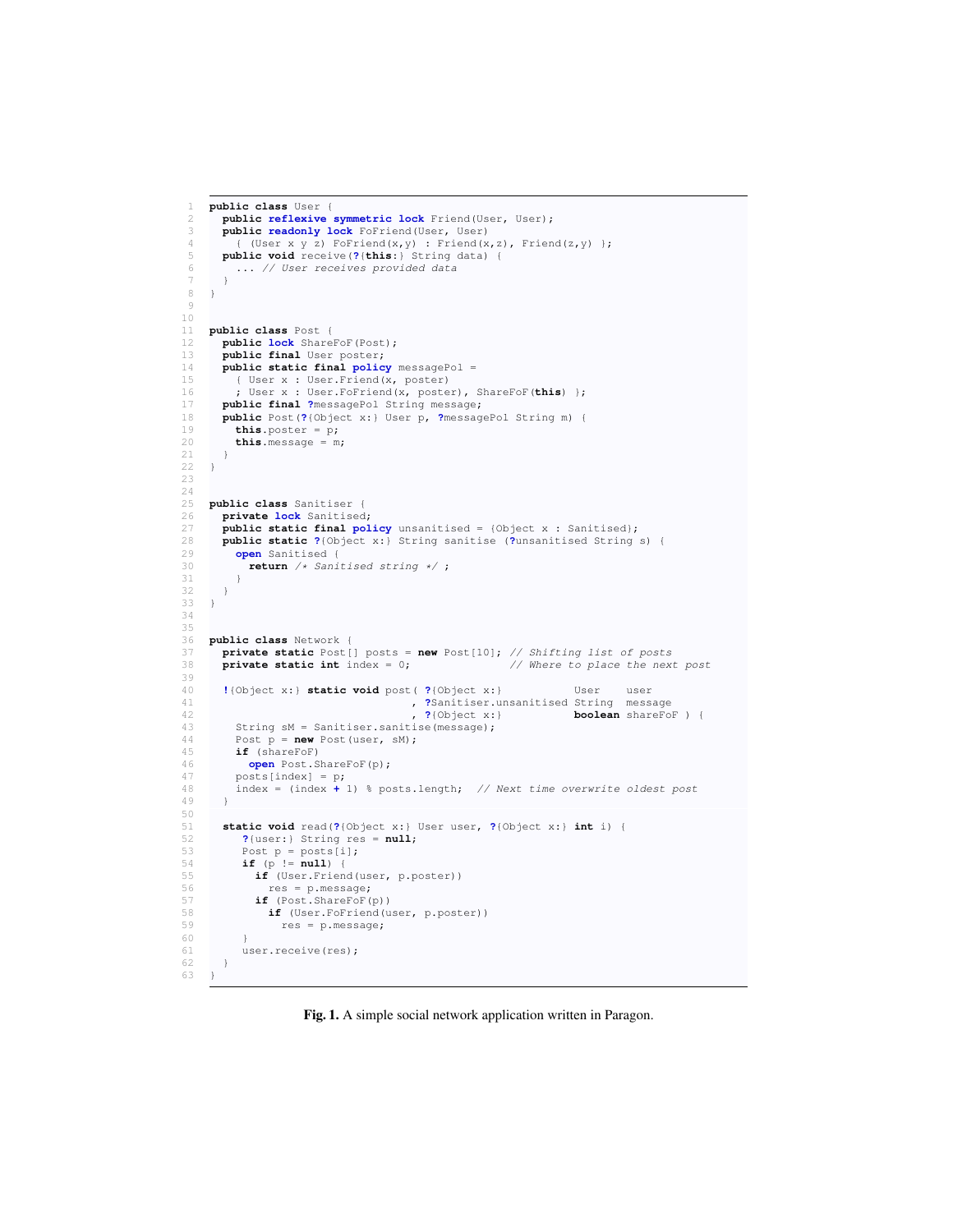As an effect of calling this method the array posts is changed (among others). Any observer that may notice this change (i.e. of level { $Object x:$ } and above) may thus notice that this method has been called. To prevent this method from being called in a context where these side-effects result in implicit flows, we are required to annotate the method with the corresponding write effect.

The user's receive method lets the user read the provided information, therefore arguments to this method should be allowed to flow to that user. All combined, we get Paragon's enforcement ensuring that the policy-relevant state is properly checked before sharing a post with another user.

Leveraging on Java's encapsulation mechanism we are able to provide the ingredients for the sanitisation policy entirely as a separate library. The lock Sanitised is private to the class, meaning that no code outside the class is able to open, close or even mention the lock. Therefore, any data labelled with the unsanitised policy cannot lose its Sanitised constraint, other than by actually sanitising the data by calling the exported sanitise method. With this library we can thus easily enforce our second policy by labelling each newly incoming message as unsanitised.

The example demonstrates the three different generations of information-flow control policies and how Paragon models them.

As per traditional non-interference, some flows are never allowed in the network. For example, Paragon enforces that a posted message can only flow to users in the network, and not to any other channel. We see an example of the exceptional information declassification pattern in the sanitiser library: the sanitise function serves as a declassifier, deliberately allowing the provided argument to flow to more actors. Finally, the locks used to model friendships exemplify third-generation information-flow policies. There is no explicit declassification of information, rather flows are allowed or not depending on the state of the system – in this case the state of the social network.

# <span id="page-8-0"></span>4 Enforcement of Paragon Policies

Enforcement of information flow policies in Paragon is no small task, and presenting the information flow type system in its entirety is beyond the scope of this paper. Instead, we sketch a high-level overview of the most important analyses involved, presented as a sequence of *phases*, and focus on the last phase in which information flows are tracked.

Phase 1: Type checking The first phase roughly corresponds to ordinary Java type checking, albeit with some additions for Paragon-specific constructs. Particularly, we must assure that arguments to locks are type correct, and that policy expressions used in modifiers are indeed of type **policy**. This phase also checks that potential (runtime) exceptions are properly handled.

**Phase 2: Policy type evaluation** Locks, policies, and object references all play a dual role, both as type-level and value-level entities. In this phase the values of each of these entities are statically approximated. For *locks* we ensure that, whenever a lock is queried, the information in the query is propagated to the respective branch (or loop body).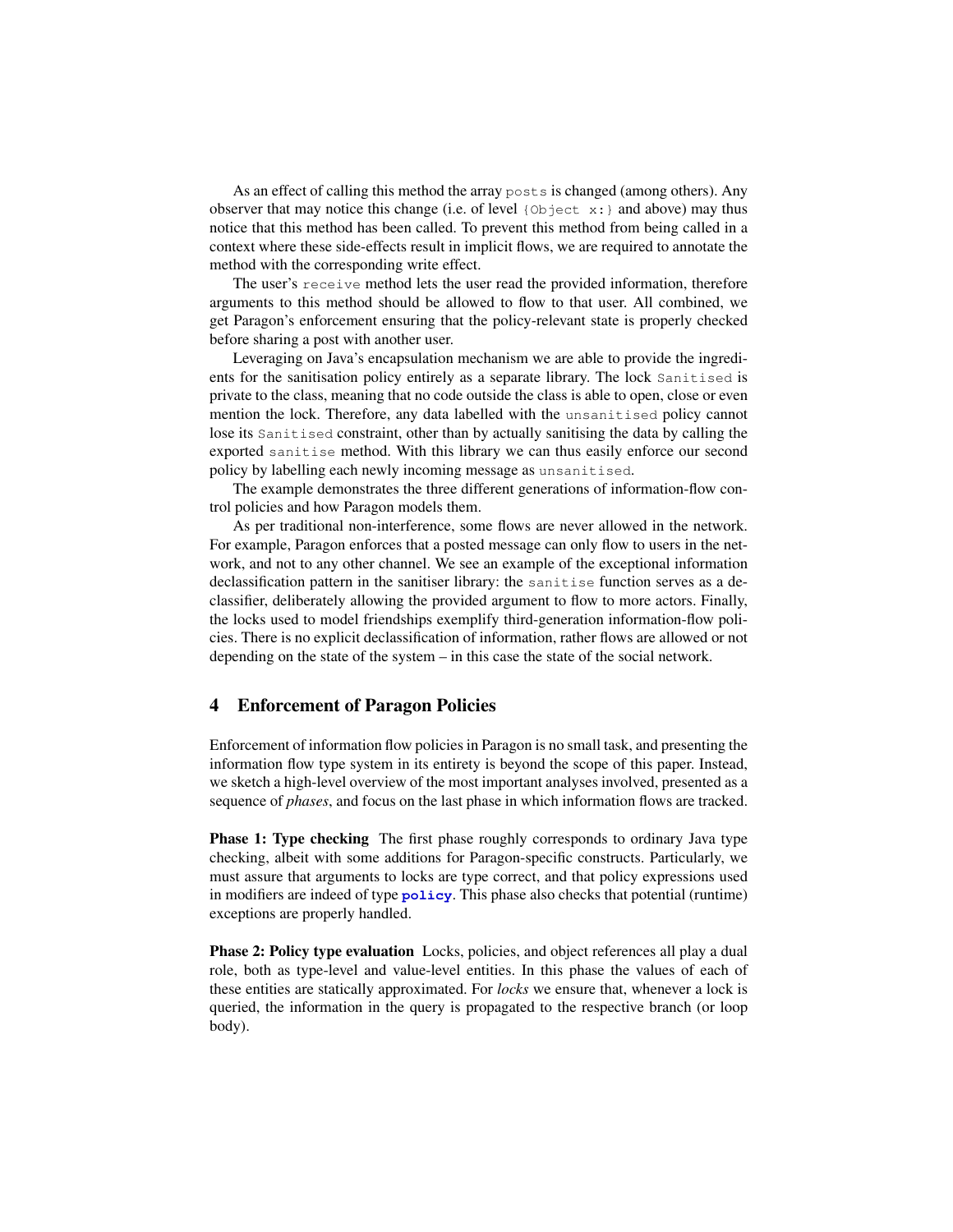For fields and variables holding *actors*, i.e. object references, approximating their runtime values means performing an alias analysis. Our present analysis is simple but has performed well enough in practice. However, work is in progress to improve its precision by adapting the work by Whaley and Rinard [\[30\]](#page-15-7).

Since policies can be used as values at runtime, and dynamically hoisted to the type level, our analysis needs to approximate policies as *singleton types*, similar to the analysis of actors. For each field or variable storing a *policy*, and for each policy expression appearing in a modifier, we thus calculate upper and lower bounds on the policy held by that variable at runtime.

Further, we need ways to relate policies that are not known statically to other (static or dynamic) policies, to improve precision. Similar to runtime lock queries, we thus let our policy analysis be guided by inequality constraints between policies appearing as the condition in **if** statements and conditional ?: expressions. This problem has been studied by Zheng and Myers in the context of Jif [\[32\]](#page-15-8), and our solution closely follows theirs.

Phase 3: Lock state evaluation The next sub-phase approximates the *lock state*, i.e. it calculates the set of locks which we can statically know to be open, at each program point. This amounts to a dataflow analysis over the control flow graph, to properly capture the influence of method calls and exceptions, and to handle loops. Each program point where a direct flow takes place is annotated with the lock state in effect at that point.

Phase 4: Policy constraint generation The constraint generation phase will result in a set of constraints on the form  $p \nightharpoonup_{LS} q$  where p and q are policy expressions and LS is the lock state (calculated in Phase 3) at the program point where the constraint was generated (omitted if empty). As argued in  $\S2.2$  $\S2.2$  the lock state is only taken into account for direct flows. Policy expressions possibly contain meta-variables, for which the constraint solving phase then solves.

Phase 5: Policy constraint solving The last phase solves the generated constraints, on a per-method basis. A solution to a set of constraints is an assignment of policies to constraint variables that satisfies all the policy comparison constraints. The algorithm needs only determine whether there exists a solution, and does not need to actually produce one. The constraint solver is based on the algorithm presented by Rehof and Mogensen [\[21\]](#page-15-9).

#### 4.1 Paragon implementation

We have implemented Paragon in a compiler that performs type checking for policies, and compiles policy-compliant programs into vanilla Java code. Once we know that a given program satisfies the intended information flow properties, we can safely remove all Paragon-specific type-level aspects of policies, locks and actors.

We must still retain the runtime aspects, such as querying the lock state and performing inequality comparisons between policies. The Paragon runtime library provides Java implementations for locks and properties, including operations for opening, closing and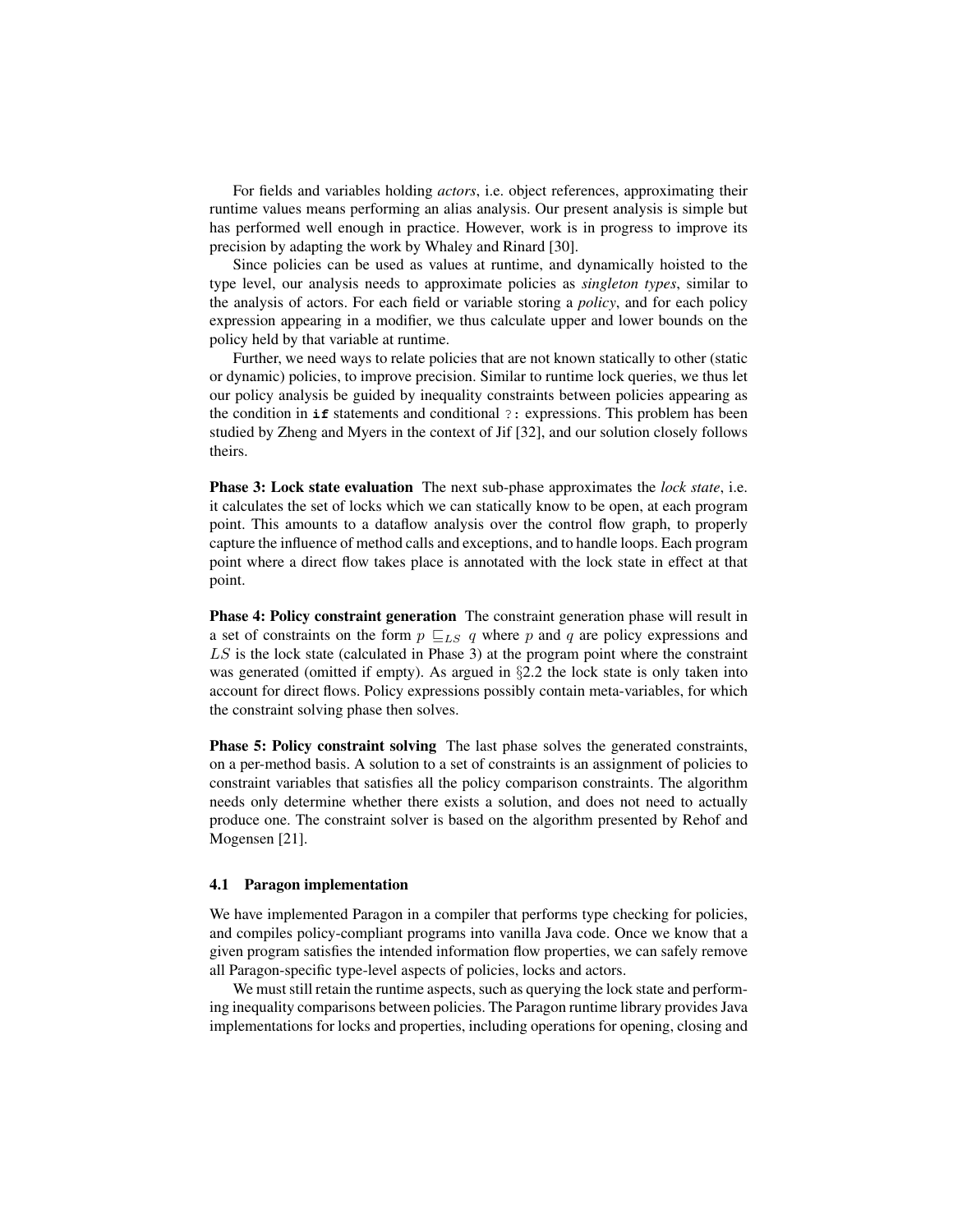querying locks to which the Paragon **open**, **close** and query statements are compiled. Similarly, the library provides Java implementations for policies and operations for performing runtime inequality comparisons between them.

Compiler statistics Our Paragon compiler is written in Haskell and comprises roughly 16k lines of code, including comments. Approximately half of that code is due to our policy type checker, and only a small fraction, just over 600 lines of code, deals with generation of Java code and the Paragon interface files needed for modular compilation. On top of that, some 1500 lines of Java code are written for our runtime representations of Paragon entites. The compiler can be downloaded from our Paragon website [\[1\]](#page-14-3), or from the central Haskell "hackage" repository using the command cabal install paragon.

Runtime overhead Supporting lock queries and policy comparisons at runtime yields a negligible overhead on Paragon programs. Most of the additional generated code handles the initalisation of policies and locks upon class or object instantiation, as well as the opening and closing of locks, which should not give any significant performance penalty. More involved are the lock queries and policy comparisons themselves since they resemble essentialy Datalog program evaluation and respectively containment [\[29\]](#page-15-6). However, our experience shows that clause bodies consist of just a few atoms, and have yet to find an example involving locks with arity higher than two, so in practice we posit that this overhead is negligible as well.

# <span id="page-10-0"></span>5 Case Studies

We put the compiler to the test with two case studies, both based on applications written in the Jif programming language, to which we further relate in §[6.](#page-12-0)

Mental Poker In [\[3\]](#page-14-4), a non-trivial cryptographic protocol for playing online poker without a trusted third party is implemented in Jif. During the distribution of the cards, players communicate cards encrypted with a per-player, per-game symmetric key. That is, the receiving player cannot decrypt the received card. At the end of the game the players reveal their symmetric key such that the other player may verify the outcome of the card distribution. For the purpose of non-repudiation each player signs outgoing messages with her private key.

From an information-flow perspective we desire an implementation of this protocol to satisfy various policies. The public key of a player is visible to everyone, as it is used to verify the player's signatures, but the private key should never leave the player's client. The cards to be communicated should not be sent before they are encypted with the symmetric key and then signed. The symmetric key should remain confidential to the player until the end of the game.

The value of the symmetric key leaks partially when performing encryption. In our Paragon implementation (6.5k lines) this leak is controlled by a lock private to the class performing the encryption, similar to the approach taken in the sanitiser class from the example in §[3.](#page-6-0) That is, the class ensures that only the result of the operation is released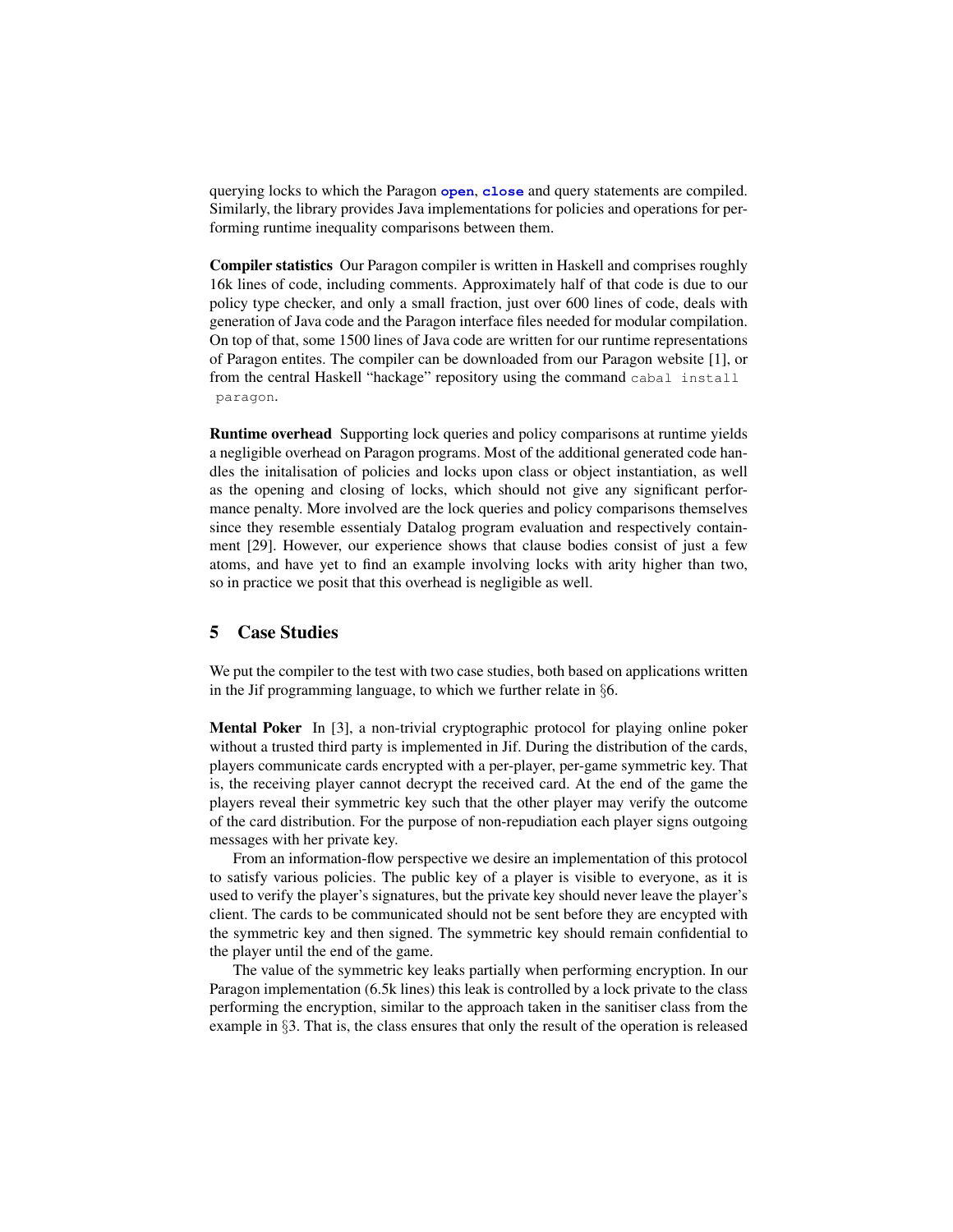and not the value of the key involved. The symmetric key is protected with a policy guarded by this private lock. A similar approach is used to protect the private key, to only reveal the outcome of the signing operation in which it was involved. The cards to be encrypted are protected with both the private locks of the encryption and the signing operation, indicating that they have to go through both declassifiers before they can be sent to the other player. The symmetric key is also allowed to be released when the EndGame lock is open. That is, this lock is used to represent a policy-relevant state of the application.

By constrast, Jif uses owner-based policies. The Jif policies here can simply state whether the data is owned by a given player or not, and cannot, in an obvious way, express anything beyond that. The fact that a Jif program has access to exactly one declassification mechanism prevents it from distinguishing or controlling different forms of declassification. In this case study it cannot make a distinction between declassifications that are allowed due to encryption, and those due to signing. In addition, Jif does not provide a means to write temporal policies and needs to rely on programming patterns to prevent declassifications occuring in a state where they are not supposed to be allowed.

JPMail The second case study implements a functional e-mail client based on JPMail [\[11\]](#page-14-5). In JPMail the user can specify a mail-policy file, partly dictating the informationflow policies that the mail client has to enforce.

JPMail ensures that an e-mail is only sent if its body has been encrypted under an algorithm that is trusted by the receiver of the e-mail. Which encryption algorithms are trusted by what JPMail users is specified in the mail-policy file. In addition JPMail needs to enforce more static policies, e.g. preventing the login credentials from flowing anywhere else than to the e-mail server.

In the Paragon implementation (2.6k lines) these latter, static policies are easily modelled as specifying only the e-mail server as a receiving actor. The partly dynamic policy on the e-mail body is represented by a set of clauses of the form:

(User u) server: Receiver(mail, u), AESEncrypted(mail), TrustsAES(u)

That is, the e-mail can be sent to the mail server only if it has been encrypted under AES and the receiver of that e-mail trusts AES encryption. The TrustsAES and similar locks representing the user-specific policies are opened after parsing the mailpolicy file, during initialisation of the client. The Receiver lock is opened based on the To-field information, and the AESEncrypted lock is encapsulated analogous to the encryption / signing locks of the previous case study.

The issues for the Jif implementation in the mental poker case study show up in the JPMail example [\[11\]](#page-14-5) as well. Moreover, stateful policies are central to this example and are challenging to model in Jif; Hicks *et al*'s solution involves generating the policy part of the Jif source code from the mail-policy file, hardcoding the user-specific policies in the client. This implies that if a mail-policy file changes, the only way for the Jif solution to handle it is by recompilation of the code. By contrast, Paragon handles policy change mechanisms naturally (by opening and closing locks) without stopping the code or recompiling.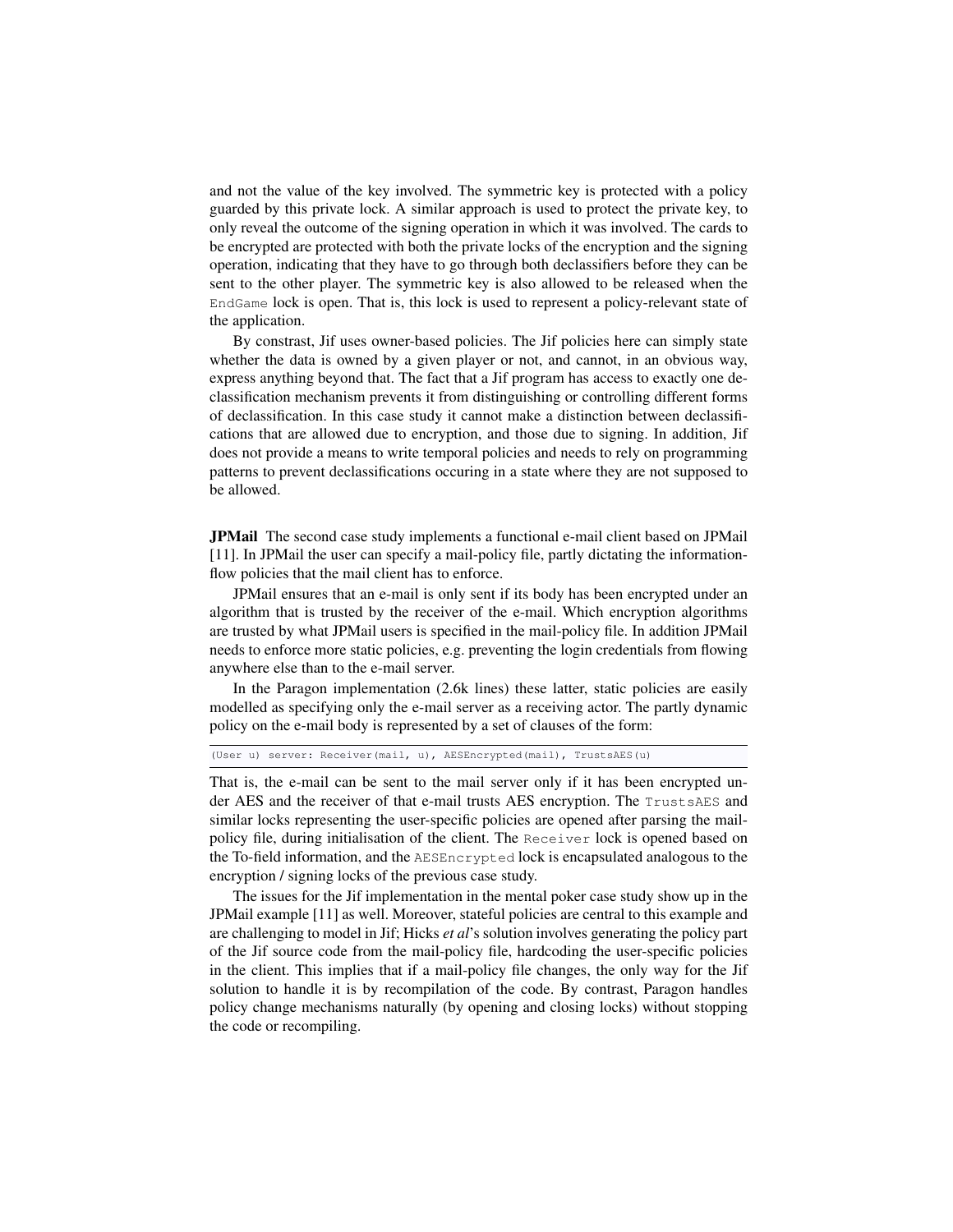# <span id="page-12-0"></span>6 Related Work

In this section we consider the related work on languages and language support for expressive information flow policies. We focus on actual systems rather than theoretical studies on policy mechanisms and formalisms. We note, however, that there are several policy languages in the access control and authorisation area which have some superficial similarity with the Paragon Policy Language, since they are based on datalog-like clauses to express properties like delegation and roles, see e.g. [\[4](#page-14-6)[,9](#page-14-7)[,13,](#page-14-8)[14\]](#page-14-9). Key differences are (i) the information flow semantics that lies at the heart of Paragon, and (ii) the fact that the principal operation in Paragon is comparison and combination of policies, whereas in the aforementioned works the only operation of interest is querying of rules.

Languages with explicit information-flow tracking Two "real-sized" languages stand out as providing information-flow primitives as types, namely FlowCAML and Jif – as discussed in the introduction.

Comparing Paragon to Jif is inevitable, being at the same time a competitor and a source of inspiration. Due to the unique position Jif has enjoyed in the domain of information flow research over many years, much research has been done using Jif for context and examples. It is thus natural to ask how research done on or with Jif can carry over to Paragon.

The main advantage of Paragon over Jif is undoubtedly the flexibility of the concept of locks, including their stateful nature. Where Jif has a single declassify construct, Paragon can provide different declassifying methods to work on different data, as needed by the domain at hand, and relate that declassification to the state of the program. Jif rigidly builds in some stateful aspects in the form of authority and delegations, which in Paragon would just be special cases of working with locks.

In many aspects, our work on Paragon has greatly benefitted from Jif's trailblazing, as well as research done in the context of Jif. Policy defaulting mechanisms, handling of runtime policies, and having all exceptions checked, are all features where we have been able to adopt Jif's solution directly.

In separate work, as of yet unpublished, we have conducted a complete and in-depth comparison between the two languages and all their features, including a Paragon library that gives a complete implementation of Jif, but the full details of that comparison are out of scope for this paper.

Compilers performing IF tracking Information flow tracking can be performed in a language which has no inherent security policies, lattice-based or otherwise. In such a setting one tracks the way that information flows from e.g. method parameters to outputs. Examples of tools performing such analysis are the Spark Examiner operating over a safety-critical subset of Ada [\[6\]](#page-14-10), and Hammer and Snelting [\[10\]](#page-14-11) explain how state-of-the-art program slicing methods can support a more accurate analysis of such information flows in Java (e.g. both flow sensitive and object sensitive).

Dynamic Information Flow Tracking with Expressive Policies Runtime information flow tracking systems have experienced a recent surge of interest. The most relevant examples from the perspective of the present paper are those which perform full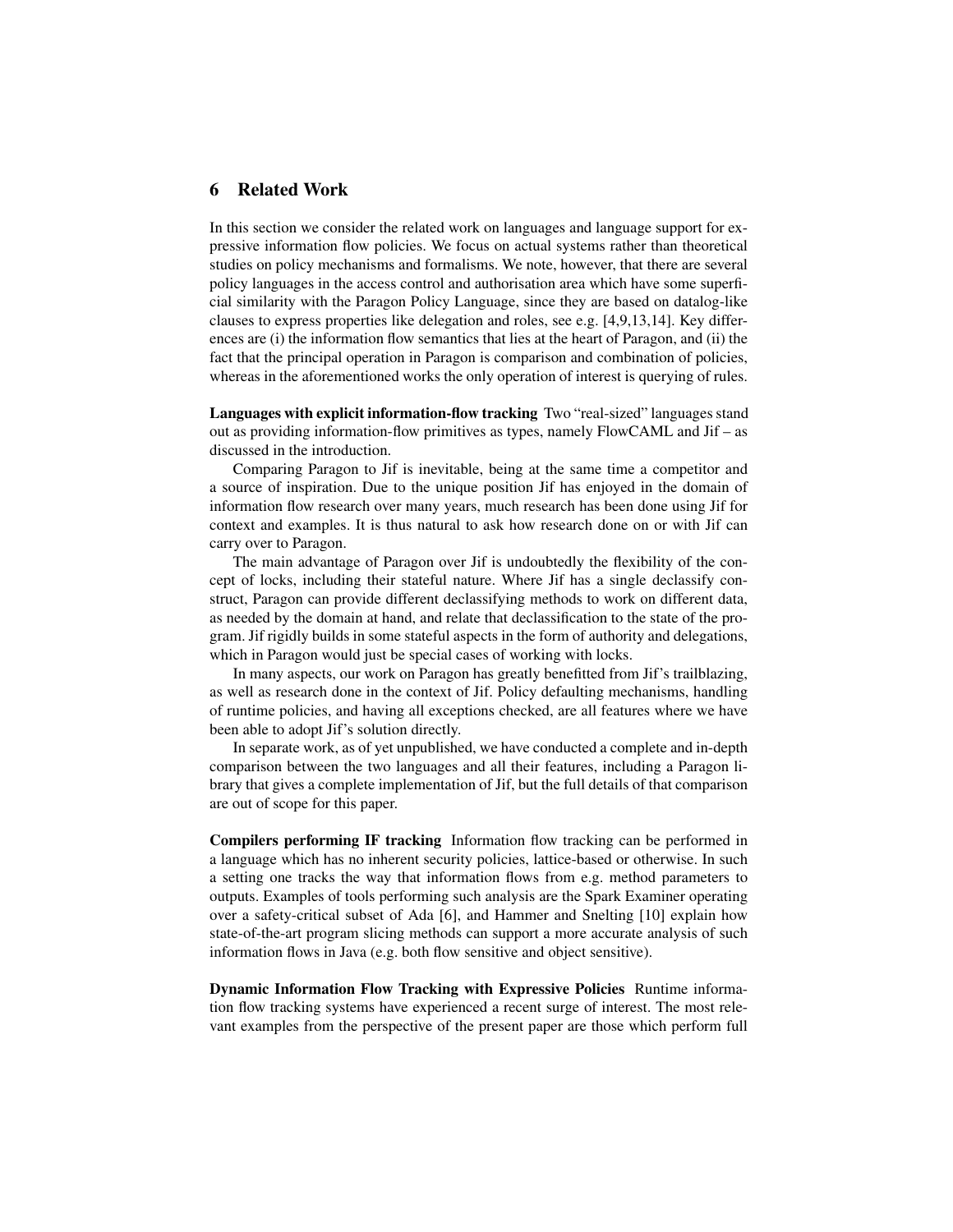information flow tracking (rather than the semantically incomplete "taint analysis"), and employ expressive policies. The first example is Stefan *et al*'s embedding of information flow in Haskell [\[25\]](#page-15-10). In principle one could also use Paralocks in a dynamic context, and we are currently investigating a stateful extension of their LIO framework which could be instantiated with the generalised Paralocks described in this work.

Yang *et al*'s *Jeeves* language [\[31\]](#page-15-11) focusses on confidentiality properties of data expressed as context-dependent data visibility policies. The Jeeves approach is noteworthy in it's novel implementation techniques and greater emphasis on the separation of policy and code.

Encoding Information Flow Policies with Existing Type Systems With suitably expressive type systems and abstraction mechanisms, static information flow constraints can be expressed via a library [\[15,](#page-14-12)[16](#page-14-13)[,22\]](#page-15-12).

A number of recent expressive languages are aimed at expressing a variety of rich security policies, but do not have information flow control as a primitive notion (as Paragon or Jif) [\[12,](#page-14-14)[28\]](#page-15-13). F\* [\[27\]](#page-15-14), a full-fledged implementation of a dependently typed programming ML-stye programming language, is perhaps the most successful in this class, with a large number of examples showing how security properties can be encoded and verified by typing.

Typestate The way that Paragon tracks locks is related to the concept of *typestate* [\[26\]](#page-15-15). Typestate acknowledges that the runtime state of e.g. an object often determines which methods are safe to call. For example, for a Java File object, the method read() can only be called if the file has first been opened with the open() method. Systems with typestate, such as *Plaid* [\[2\]](#page-14-15), support formal specification of typestate properties, and enforce that programs correctly follow the specifications. In Paragon, typestate properties can be specified through the use of lock state modifiers. Paragon cannot express features that depend on Plaid's first-class states, e.g. "an array of open files", but can otherwise express solutions to their motivating examples.

# <span id="page-13-0"></span>7 Conclusions and Further Work

It is our expectation that one day programming languages with built-in support for expressing and enforcing information-flow concerns become widely deployed. Paragon's strong integration with Java and its relatively natural yet expressive policy specification language lowers the threshold for adopting information-flow aware programming outside the research community. Still, much work is left to be done before Paragon can become a serious competitor to existing programming.

One notable direction for future work in the Paragon language is concurrency support. This direction requires both theoretical and practical work, in particular if declassification mechanisms are shared among threads. Another planned direction is to present a more substantial formalisation of Paragon's type system, including a proof of soundness with respect to information flow security.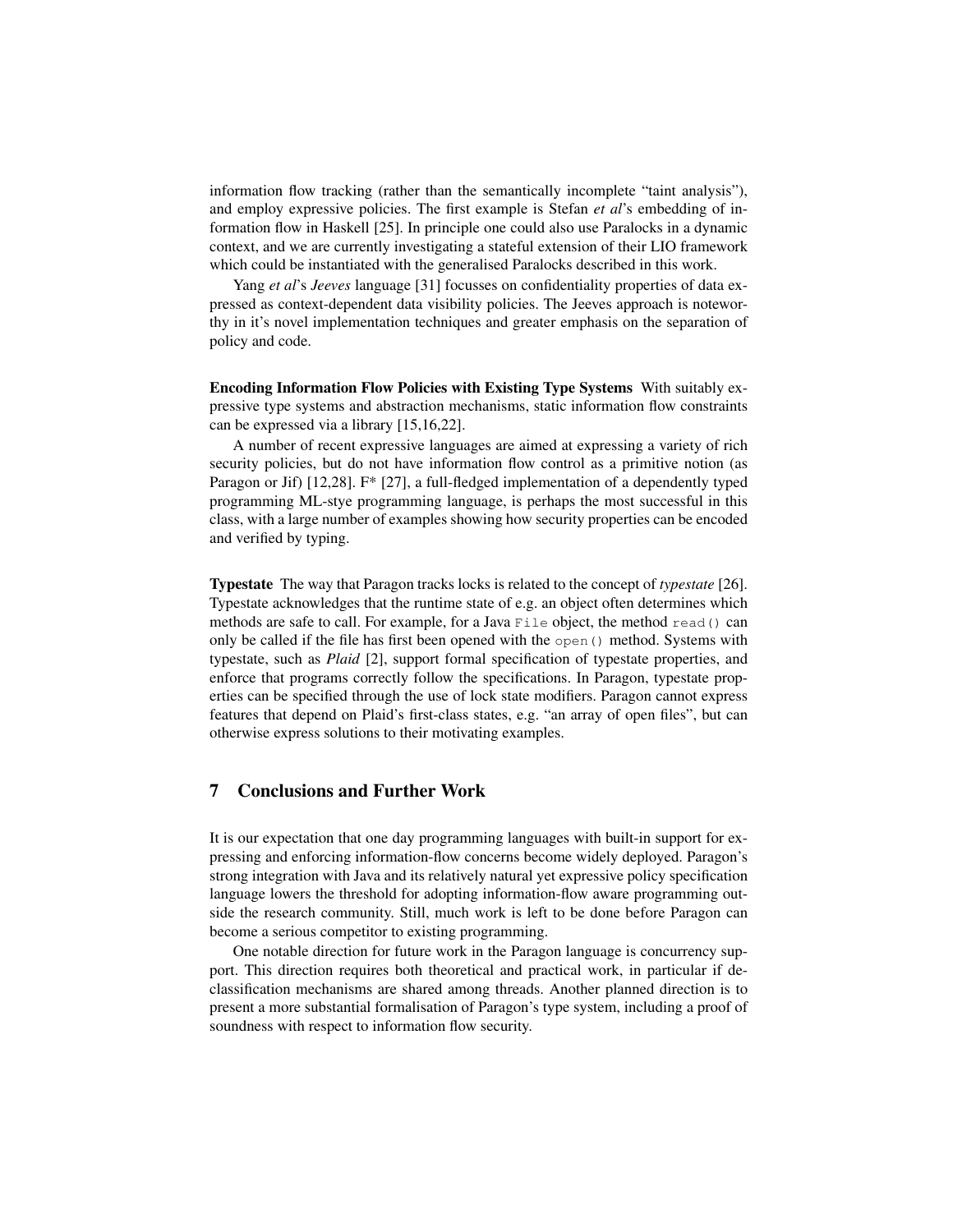Acknowledgments Thanks to the reviewers and all members of the ProSec group at Chalmers for improving this paper with every iteration. We thank our colleagues Wolfgang Ahrendt, Pablo Buiras, Filippo Del Tedesco, Willard Rafnsson and Alejandro Russo for their valuable comments and feedback. Furthermore we would like to thank Jens Lideström, Shayan Najd Javadipour, Javed Nazir and Yannick Zakowski for assisting in the implementation of the Paragon compiler. This work is partly funded by the Swedish agencies SSF and VR, and Websand EC FP7-ICT-STREP.

## References

- <span id="page-14-3"></span>1. Paragon website. http://www.cse.chalmers.se/research/group/paragon, July 2013.
- <span id="page-14-15"></span>2. J. Aldrich, J. Sunshine, D. Saini, and Z. Sparks. Typestate-oriented programming. In *OOP-SLA Companion*, pages 1015–1022, 2009.
- <span id="page-14-4"></span>3. A. Askarov and A. Sabelfeld. Security-typed languages for implementation of cryptographic protocols: A case study. In *Proc. European Symp. on Research in Computer Security*, volume 3679 of *LNCS*. Springer-Verlag, 2005.
- <span id="page-14-6"></span>4. M. Y. Becker, C. Fournet, and A. D. Gordon. Design and semantics of a decentralized authorization language. In *Proc. IEEE Computer Security Foundations Symposium*, pages 3–15. IEEE Computer Society, 2007.
- <span id="page-14-2"></span>5. N. Broberg and D. Sands. Paralocks – role-based information flow control and beyond. In *POPL'10, Proceedings of the 37th Annual ACM SIGACT-SIGPLAN Symposium on Principles of Programming Languages*, 2010.
- <span id="page-14-10"></span>6. R. Chapman and A. Hilton. Enforcing security and safety models with an information flow analysis tool. *ACM SIGAda Ada Letters*, 24(4):39–46, 2004.
- <span id="page-14-0"></span>7. D. E. Denning. A lattice model of secure information flow. *Comm. of the ACM*, 19(5):236– 243, May 1976.
- <span id="page-14-1"></span>8. D. E. Denning and P. J. Denning. Certification of programs for secure information flow. *Comm. of the ACM*, 20(7):504–513, July 1977.
- <span id="page-14-7"></span>9. D. J. Dougherty, K. Fisler, and S. Krishnamurthi. Specifying and reasoning about dynamic access-control policies. In *IJCAR*, volume 4130 of *LNCS*. Springer, 2006.
- <span id="page-14-11"></span>10. C. Hammer and G. Snelting. Flow-sensitive, context-sensitive, and object-sensitive information flow control based on program dependence graphs. *International Journal of Information Security*, 8(6):399–422, 2009.
- <span id="page-14-5"></span>11. B. Hicks, K. Ahmadizadeh, and P. D. McDaniel. From languages to systems: Understanding practical application development in security-typed languages. In *ACSAC*. IEEE Computer Society, 2006.
- <span id="page-14-14"></span>12. L. Jia and S. Zdancewic. Encoding information flow in aura. In *Proceedings of the ACM SIGPLAN Fourth Workshop on Programming Languages and Analysis for Security*, 2009.
- <span id="page-14-8"></span>13. T. Jim. SD3: A trust management system with certified evaluation. In *Proc. IEEE Symp. on Security and Privacy*, 2001.
- <span id="page-14-9"></span>14. N. Li, J.C. Mitchell, and W.H. Winsborough. Design of a role-based trust-management framework. In *IEEE Symposium on Security and Privacy*, pages 114–130, 2002.
- <span id="page-14-12"></span>15. P. Li and S. Zdancewic. Arrows for secure information flow. *Theor. Comput. Sci*, 411(19), 2010.
- <span id="page-14-13"></span>16. J. Morgenstern and D. R. Licata. Security-typed programming within dependently-typed programming. In *Proceedings of the 15th ACM SIGPLAN international conference on Functional Programming*, 2010.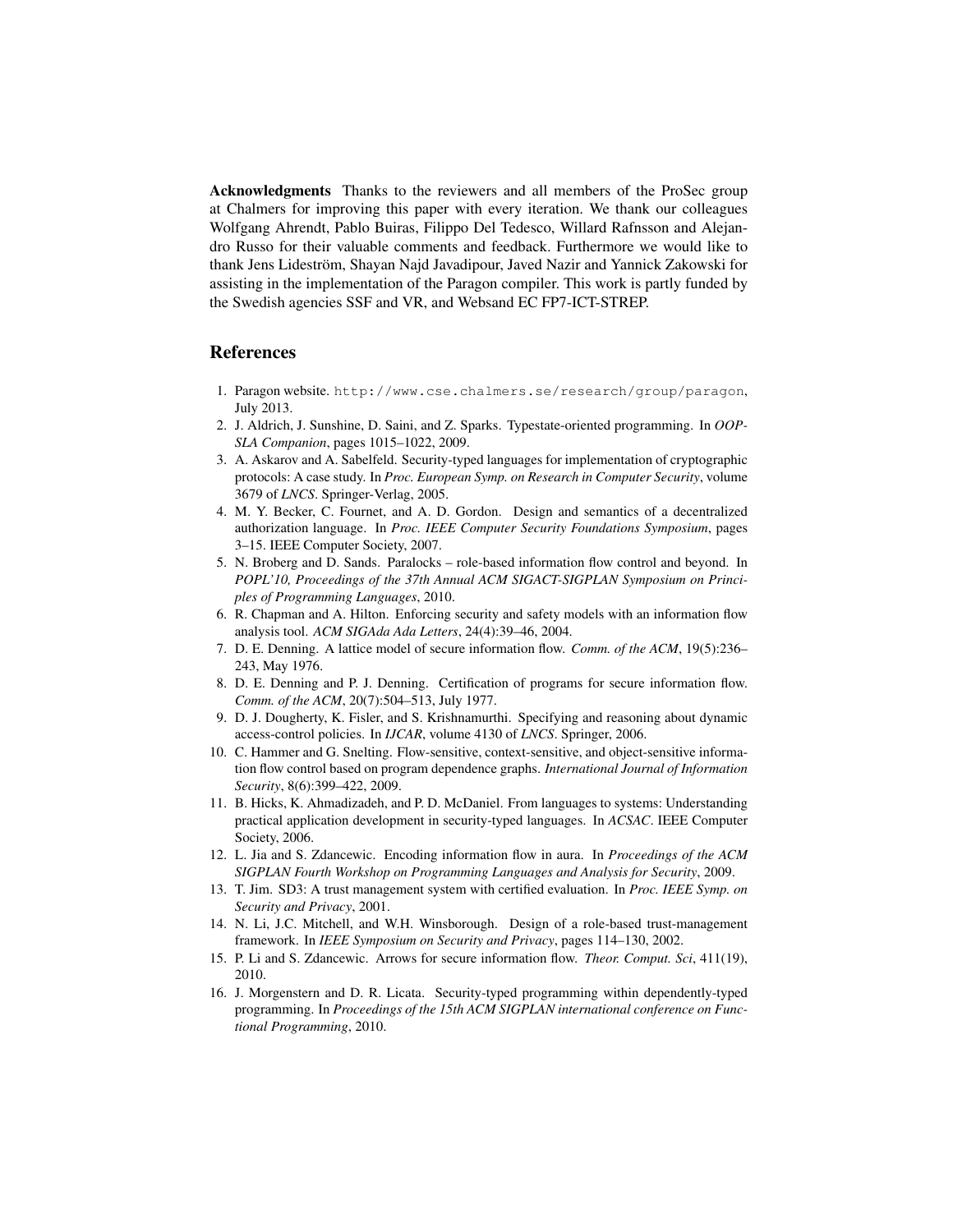- <span id="page-15-1"></span>17. A. C. Myers. JFlow: Practical mostly-static information flow control. In *Proc. ACM Symp. on Principles of Programming Languages*, pages 228–241, January 1999.
- <span id="page-15-3"></span>18. A. C. Myers and B. Liskov. A decentralized model for information flow control. In *Proc. ACM Symp. on Operating System Principles*, pages 129–142, October 1997.
- <span id="page-15-4"></span>19. A. C. Myers and B. Liskov. Protecting privacy using the decentralized label model. *ACM Transactions on Software Engineering and Methodology*, 9(4):410–442, 2000.
- <span id="page-15-2"></span>20. A. C. Myers, L. Zheng, S. Zdancewic, S. Chong, and N. Nystrom. Jif: Java information flow. Software release. Located at http://www.cs.cornell.edu/jif, 2001–2013.
- <span id="page-15-9"></span>21. J. Rehof and T. Mogensen. Tractable constraints in finite semilattices. In Radhia Cousot and DavidA. Schmidt, editors, *Static Analysis*, volume 1145 of *Lecture Notes in Computer Science*, pages 285–300. Springer Berlin Heidelberg, 1996.
- <span id="page-15-12"></span>22. A. Russo, K. Claessen, and J. Hughes. A library for light-weight information-flow security in haskell. In *Proceedings of the 1st ACM SIGPLAN Symposium on Haskell*, 2008.
- <span id="page-15-5"></span>23. A. Sabelfeld and D. Sands. Declassification: Dimensions and principles. *Journal of Computer Security*, 15(5):517–548, 2009.
- <span id="page-15-0"></span>24. V. Simonet. The Flow Caml system. Software release. Located at http://cristal. inria.fr/∼simonet/soft/flowcaml, July 2003.
- <span id="page-15-10"></span>25. D. Stefan, A. Russo, J. C. Mitchell, and David Mazieres. Flexible dynamic information flow ` control in Haskell. In *Proceedings of the 4th ACM symposium on Haskell*, 2011.
- <span id="page-15-15"></span>26. R. E. Strom and S. Yemini. Typestate: A programming language concept for enhancing software reliability. *IEEE Trans. Software Eng.*, 12(1):157–171, 1986.
- <span id="page-15-14"></span>27. N. Swamy, J. Chen, C. Fournet, P. Strub, K. Bharagavan, and J. Yang. Secure distributed programming with value-dependent types. In *The 16th ACM SIGPLAN International Conference on Functional Programming*, 2011.
- <span id="page-15-13"></span>28. N. Swamy, B.J. Corcoran, and M. Hicks. Fable: A language for enforcing user-defined security policies. In *Proc. IEEE Symp. on Security and Privacy*, pages 369–383, 2008.
- <span id="page-15-6"></span>29. B. van Delft, N. Broberg, and D. Sands. A datalog semantics for paralocks. In Audun Jøsang, Pierangela Samarati, and Marinella Petrocchi, editors, *Proceedings of the 8th International Workshop on Security and Trust Management (STM)*, pages 305–320. Springer, 2012.
- <span id="page-15-7"></span>30. J. Whaley and M. Rinard. Compositional pointer and escape analysis for Java programs. In *Proceedings of the 14th ACM SIGPLAN conference on Object-oriented programming, systems, languages, and applications*, OOPSLA '99, pages 187–206. ACM, 1999.
- <span id="page-15-11"></span>31. J. Yang, K. Yessenov, and A. Solar-Lezama. A language for automatically enforcing privacy policies. In *Proceedings of the 39th ACM SIGPLAN-SIGACT Symposium on Principles of Programming Languages*. ACM, 2012.
- <span id="page-15-8"></span>32. L. Zheng and A. C. Myers. Dynamic security labels and static information flow control. *International Journal of Information Security*, 6, 2007.

### Online resources

Additional material can be found on the Paragon website

http://www.cse.chalmers.se/research/group/paragon

Here can be found:

- The Paragon compiler (source and binary)
- Various example programs, including the one presented in this paper
- The case studies from  $\S$  [5](#page-10-0)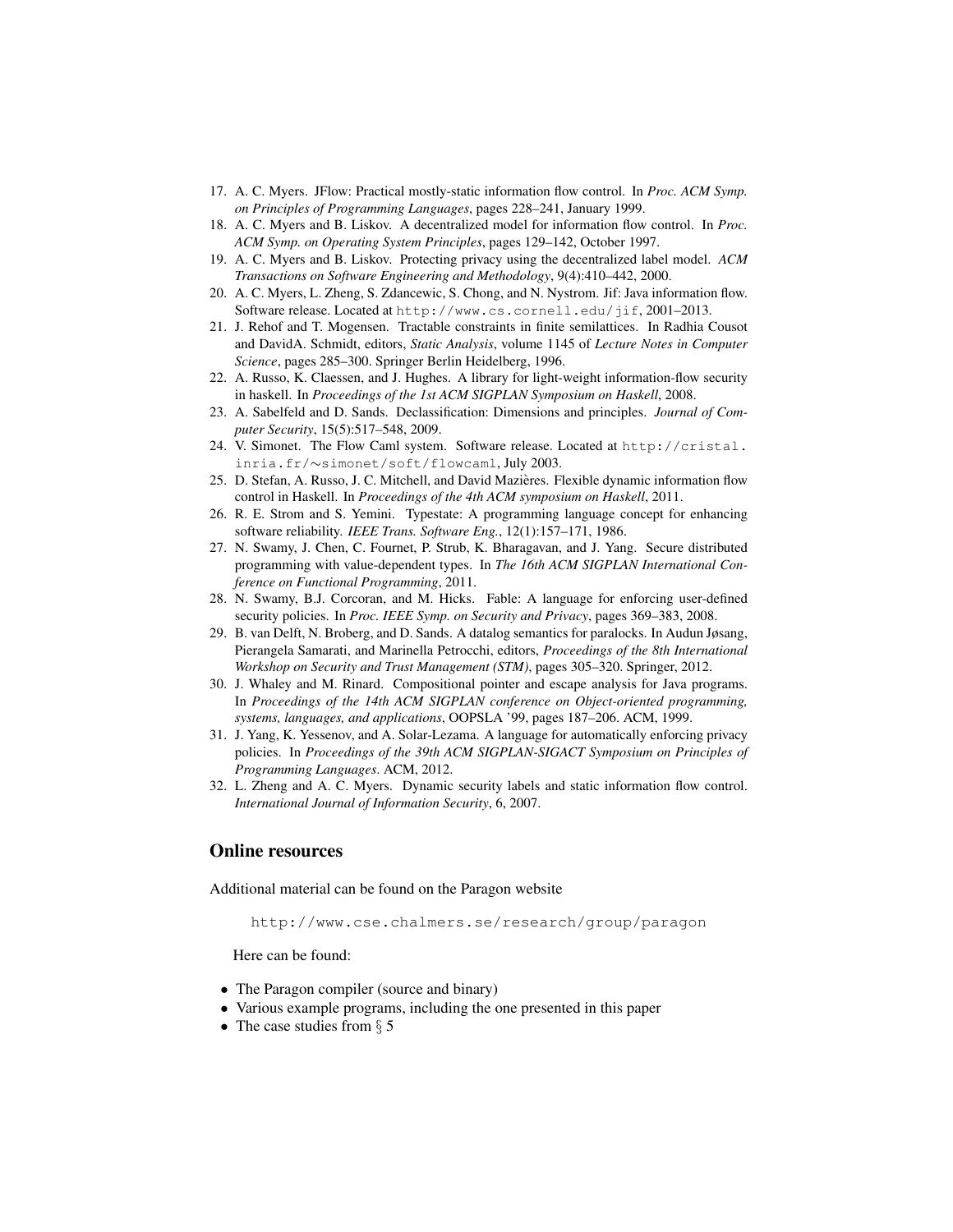• Earlier papers on the Paralocks policy language and semantics

The Paragon compiler can also be tested online in a browser. We provide an interface and some tutorials on the Paragon language on

http://teachmeparagon.nowplea.se

### A The Generalised Flow Locks Framework

We introduce the basic building blocks in the policy language framework: actors, locks, clauses and distinguished actor sets.

Actors ranged over by  $a, b$ , etc. are policy-relevant entities with information flow concerns. Unlike Paralocks, in this framework we are agnostic to how actors are represented concretely. For the purposes of information flow analysis, the only relevant information associated with an actor is its identity, and the only criteria that an actor representation needs to fulfil are that actor identifiers are:

- abstract, in the sense that it is not possible to create new actor identifiers in a way not presented by the domain,
- opaque, in the sense that nothing can be assumed on the implementation of the identifier, and
- immutable, in the sense that the same actor identity always identifies the same actor.

In previous work we used these criteria constructively, to generate an abstract set of actor identities. Here we present a more general view, allowing us to use already exisiting entities as actors.

Distinguished actor sets ranged over by  $A$ ,  $B$ , etc. are subsets on the domain of actors A. Not all actor sets may be valid in a given instantiation of the framework, so the set of distinguished actor sets D is a subset of  $\mathcal{P}(\mathcal{A})$ . We futher assume that the join ( $\Box$ ) is well-defined on D, possibly resulting in an empty set,  $\perp$  (note: the join of two sets does not have to be the exact intersection of these sets). Where it exists, we use  $\top$  to denote the superset containing all actors.

**Locks** denote policy-relevant facts. A *lock family* is a predicate  $\sigma(A_1, \ldots, A_n)$  over actor sets  $A_i$ . A *lock* is a term  $\sigma(a_1, \ldots, a_n)$  where  $a_i \in A_i$ . For a given assignment of truth values to these terms we say that a lock is *open* if it is assigned true, and it is *closed* otherwise. A *lock state* is such an assignment represented as a set of all the locks that are open. We say that arity $(\sigma) = n$ .  $\Sigma$ ,  $\Sigma'$ , etc. range over sets of locks (not necessarily of the same family).

**Clauses** ranged over by  $c_1$ ,  $c_2$ , etc. are terms of the form

 $\forall a \in A, \forall \langle b_1, \ldots, b_n \rangle \in B_1 \times \cdots \times B_n.a : \Sigma$ 

where the locks in  $\Sigma$  may contain one or more of the quantified variables. We refer to a as the head, and  $\Sigma$  as the body of the clause. Intuitively, actors in the head of a clause can be seen as observers to whom information may flow, in the presence of some assignment in which all predicates in the body hold (for some instantiation of  $b_i$ ), i.e. a lock state in which all locks in  $\Sigma$  are open.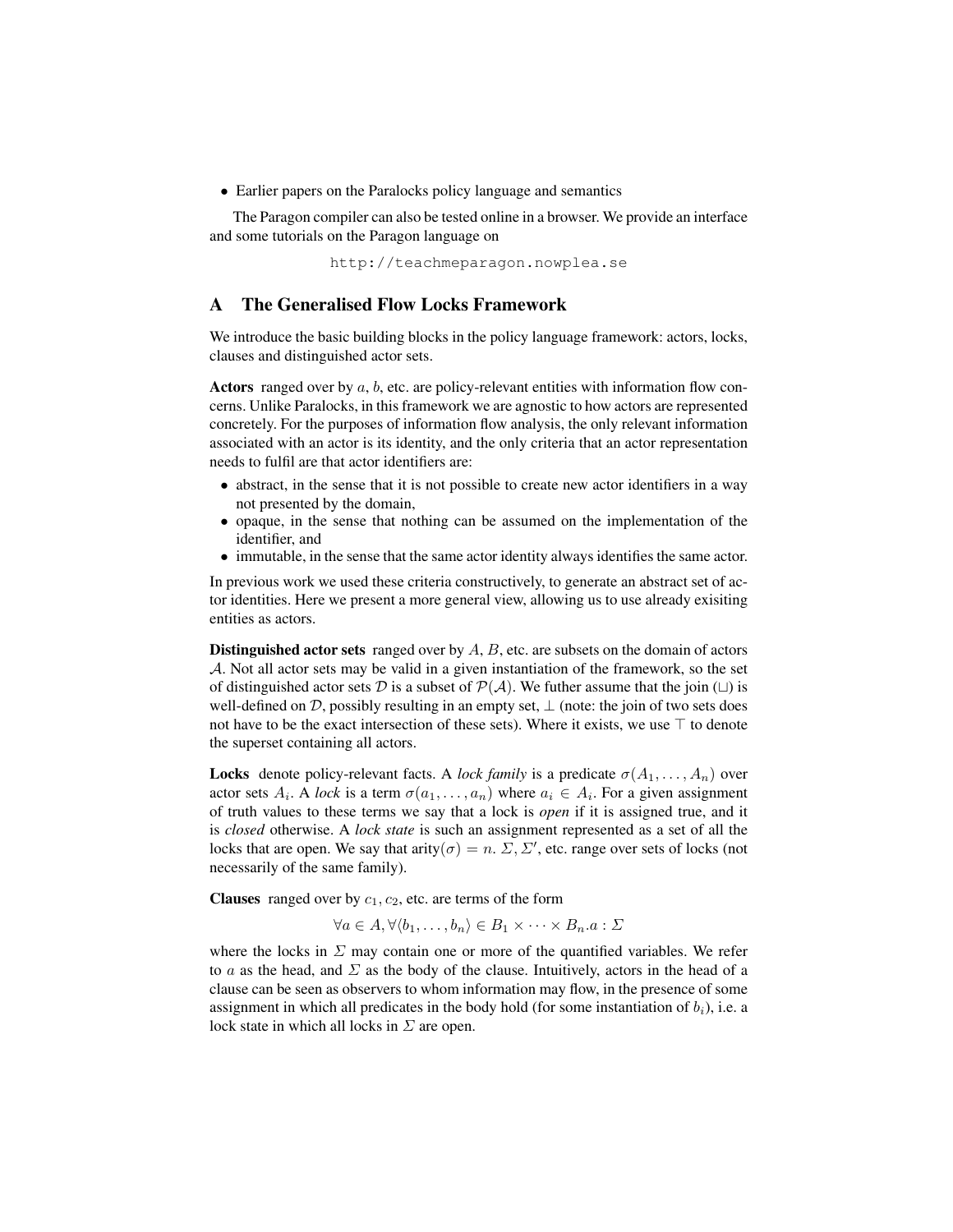**Policies** are sets of clauses, denoted by  $\{c_1; \ldots; c_2\}$ .

Lock properties are rules of the form

$$
\forall \langle a_1, \dots, a_n \rangle \in A_1 \times \dots \times A_n,
$$
  

$$
\forall \langle b_1, \dots, b_m \rangle \in B_1 \times \dots \times B_m.
$$
  

$$
\sigma(a_1, \dots, a_n) : \Sigma
$$

that allow for locks to be implicitly opened. For example, the property  $\forall x \in A, \forall y \in \mathcal{A}$  $B.L(x)$ :  $M(x, y)$  under any lock set automatically opens the lock L for each actor in set A, for which the lock M in relation to some  $y \in B$  is open. A set of lock properties is referred to as the *global policy* G.

#### A.1 Semantics and Operations in GFL

In [\[29\]](#page-15-6) we presented a semantics for Paralocks based on Datalog, a logic programming based query language [\[CGT89\]](#page-30-0). We update this semantics to match the Generalised Flow Locks framework. In short, we reserve a unary predicate Flow and transform policies into Datalog programs, where the head  $\alpha$  of the clause becomes a conclusion of the fact  $Flow(a)$ . The semantics of a policy is then simply defined as the set of actors on which its Datalog transformed form can conclude the Flow predicate.

We define the semantics of the necessary lattice operations in similar terms. The meet  $(\Box)$  of two policies is the union of *Flow* facts derived by each individual policy, whereas the join  $(L)$ , being the dual, matches the intersection. One policy is ordered less restrictive than another policy  $(\square)$  if its set of Flow facts form a superset of the other.

We define the semantics of policies and the operations on them in more detail in appendix [B,](#page-17-0) including the presence of a global policy and lock states. In appendix [C](#page-20-0) we show that our implementations of the lattice operations are sound for the GFL framework, and sound and complete for the framework's specialization to the Paragon policy language, which is discussed next.

# <span id="page-17-0"></span>B Flow Locks framework: semantics and operations

#### B.1 Flow Locks Semantics

In [\[29\]](#page-15-6) it was identified that the high similarity with Datalog programs provides a natural semantics for Paralocks policies. A Datalog program is a set of declarative logic rules where function symbols are absent, forming a decidable fragment of Horn logic. We shortly define the Datalog semantics and then provide a semantics to Flow Locks policies by transforming them into Datalog programs.

In Datalog an *atom* is of the form  $R(T)$  and if the vector T does not contain any free variables, the atom is called a *fact*. A set of facts is called an *interpretation*. A *rule* is of the form  $R_0(T_0) := R_1(T_1), \ldots, R_n(T_n)$  and a *program* is a set of these rules.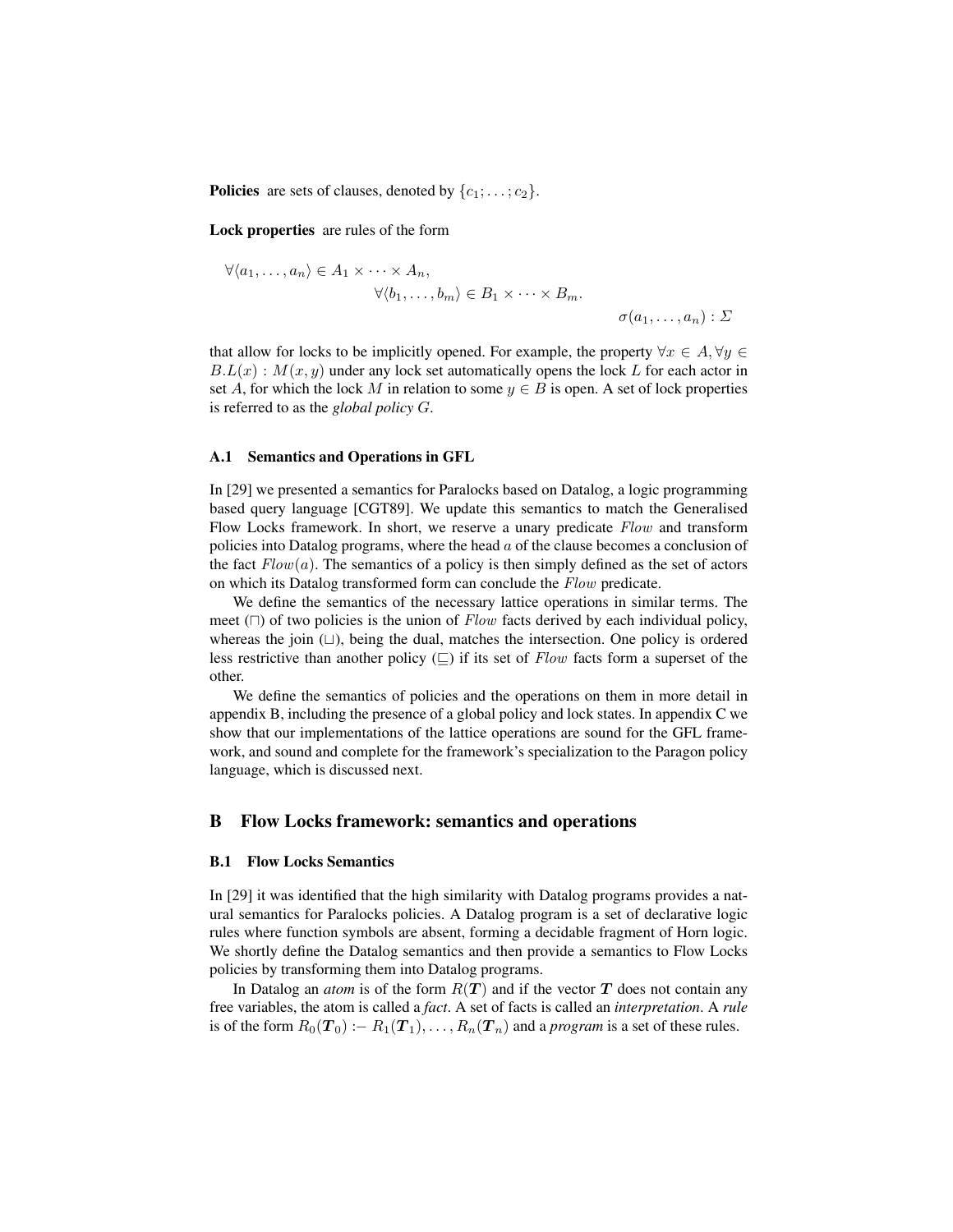Definition 1 (Direct Consequence Operator). *The* direct consequence operator δ *takes a Datalog program*  $\Pi$ , *an interpretation* I *and produces another interpretation*  $\delta(\Pi, I)$  = *I'.* The interpretation I' is computed as  $I' = I \cup N$ . For each rule  $R_0(T_0) :=$  $R_1(T_1), \ldots, R_n(T_n) \in \Pi$  and any ground substitution  $\theta$  such that  $\forall i > 0. R_i(T_i) \theta \in$ *I*, we have  $R_0(\mathbf{T}_0)\theta \in N$ .

Intuitively  $\delta$  can be thought of as 'applying all rules once' on a database of facts, and returning the old database extended with the newly derived facts.

Definition 2 (Models, |=). *A model for a Datalog program* Π *is an interpretation* M *such that*  $\delta(\Pi, M) = M$ . A model is called minimal iff  $M \subseteq M'$  for any model M' of  $\Pi$ *. We write*  $\Pi$   $\models$   $f$  *iff*  $f ∈ M$  *and*  $M$  *is a minimal model for*  $\Pi$ *.* 

To guarantee that we do arrive at a minimal fixed point each rule has to be *safe*: each variable appearing in the head of the rule must appear in the body of the rule as well.

Returning to Flow Locks, we transform a Flow Locks policy to a Datalog program as follows. Given  $S$  the set of defined actor sets, we assume the presence of a reserved predicate (lock)  $inA_i(A_i)$  for each  $A_i \in S$  that is open for exactly those actors that make up the set  $A_i$ . We further reserve the unary lock  $Flow(\top)$  which can be opened for any actor. Then the function  $\tau$  converts clauses and lock properties to Datalog rules, (global) policies and lock states to Datalog programs as follows:

$$
\tau(\forall a \in A : \Sigma) = Flow(a) := inA(a), \Sigma
$$
  

$$
\tau(\forall \langle a_1, \dots, a_n \rangle \in A_1 \times \dots \times A_n.\sigma(a_1, \dots, a_n) : \Sigma) =
$$
  

$$
\sigma(a_1, \dots, a_n) := inA_1(a_1), \dots, inA_n(a_n), \Sigma
$$
  

$$
\tau(p) = \{\tau(c) \mid c \in p\} \qquad \tau(G) = \{\tau(lp) \mid lp \in G\}
$$
  

$$
\tau(LS) = \{\sigma(a) := \emptyset \mid \sigma(a) \in LS\}
$$

For brevity we omit the variables only occurring in clause bodies. Note that the  $inA(a)$  predicate guarantees that all rules in the resulting program are safe.

We now define the semantics of a policy  $p$  in the presence of global policy  $G$  and lock state LS as:

$$
[\![p]\!]_{LS}^G = \{a \mid \tau(p) \cup \tau(G) \cup \tau(LS) \models Flow(a)\}
$$

That is, a policy can be semantically considered as the set of actors for which it can derive the Flow predicate, using additional rules in G and facts in LS.

#### B.2 Lattice operations

With this semantics for policies, the semantics for the lattice of Flow Locks policies is readily defined (we omit the  $G$  and  $LS$  annotations):

$$
\llbracket p \sqcup q \rrbracket = \llbracket p \rrbracket \cap \llbracket q \rrbracket
$$

$$
\llbracket p \sqcap q \rrbracket = \llbracket p \rrbracket \cup \llbracket q \rrbracket
$$

$$
\llbracket p \sqsubseteq q \rrbracket = \llbracket p \rrbracket \supseteq \llbracket q \rrbracket
$$

For the meet and join operation we can provide the following algorithms.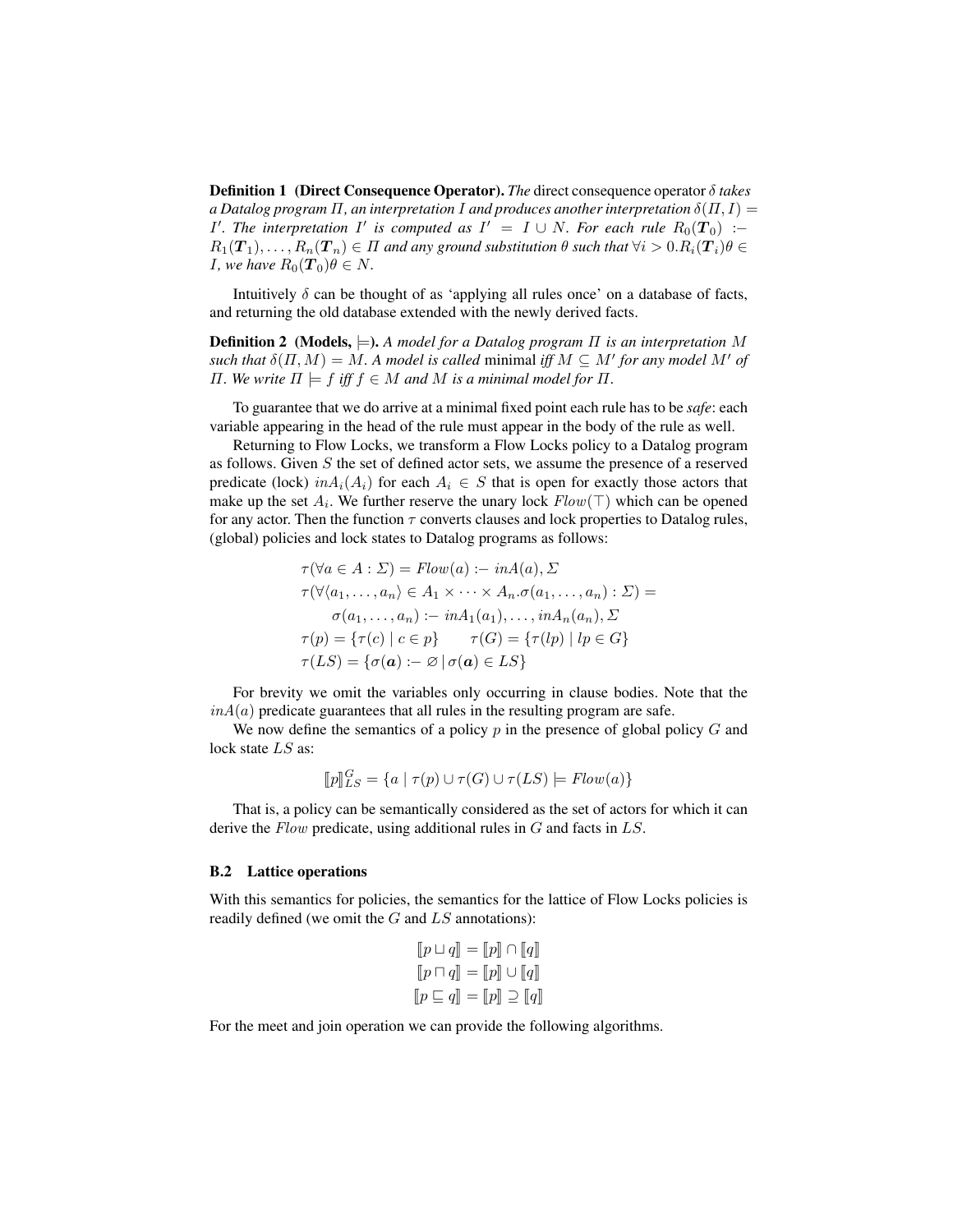**Definition 3 (Meet).** *Since policies are sets of clauses, we simply compute*  $p \sqcap q :=$ p ∪ q*.*

**Definition 4 (Join).** The join  $p \sqcup q$  is the cross-product of clauses in p and q, with the *join of two individual clauses computed as:*

$$
(\forall a \in A_p, b_{pi} \in B_{pi}.a : \Sigma_p) \sqcup (\forall a \in A_q, b_{qi} \in B_{qi}.a : \Sigma_q)
$$
  
= 
$$
(\forall a \in A_p \sqcup A_q, b_{pi} \in B_{pi}, b_{qi} \in B_{qi}.a : \Sigma_p \cup \Sigma_q)
$$

*For the purpose of the proof of completeness, we remove those clauses where*  $A_p \sqcup A_q =$ ∅*.*

For the policy ordering operation we use the uniform containment operation for Datalog programs, as proposed by Sagiv in [\[Sag88\]](#page-30-1).

<span id="page-19-1"></span>**Definition 5 (Policy Ordering).** *We compute*  $p \sqsubseteq_{G,LS} q$  *as*  $\tau(q) \sqsubseteq^U \tau(p) \cup \tau(G) \cup^U q$  $\tau(LS)$ .

*By [\[Sag88\]](#page-30-1),*  $\Pi_1 \sqsubseteq^U \Pi_2$  *iff for each rule*  $R_0(T_0) \coloneq \Sigma \in \Pi_1$  *the following holds. Let* θ *be a substitution replacing all variables in the rules with skolem constants. It should hold that*  $\Pi_2 \cup \Sigma \theta \models R_0(\mathbf{T}_0)\theta$ .

All three operations were shown to be sound and complete for Paralocks. In the presence of distinguised actor sets we lose completeness of the join operator and the ordering comparison. However we regain that completeness when using Java's class hierarchy for the actor sets, as we do in Paragon. The soundness and completeness, in the Paragon setting, is proven in Appendix [C.](#page-20-0)

It can be easily shown that both the Flow locks language from our early work [\[BS06\]](#page-30-2), and its Paralocks [\[5\]](#page-14-2) successor, are both specialisations of the Generalized Flow Locks Framework. We show the details in appendix [B.3.](#page-19-0)

Logic-based languages with typing By extending the Flow Locks framework with actor sets our policy language goes beyond standard, single-domain Datalog. Adding types to Datalog or similar logic-based languages has been considered before. An early suggestion is an extension to Prolog by Mycroft and O'Keefe [\[MO84\]](#page-30-3), based on Hindley-Milner. For Datalog Fruhwirth et al. [\[FSVY91\]](#page-30-4) introduce a type system where types are presented as unary predicates, much like we use in the semantics of our policies. A similar approach is presented by Zook et al. [\[ZPSS09\]](#page-30-5) but with a different, more efficient, way of enforcing the types. However, none of these perfectly matches the Flow Locks framework. The clauses in our policies have variables rather than predicates as heads, the types of which can be arbitrarily constrained. This property in particular does not yet seem to exist in other logic-based languages.

#### <span id="page-19-0"></span>B.3 Flow Locks and Paralocks as instances of Generalised Flow Locks

Paralocks The only difference between Paralocks and GFL is the introduction of distinguished actor sets. Hence, by simply instantiating this with only one set, call it Actor, we get the same specification as Paralocks.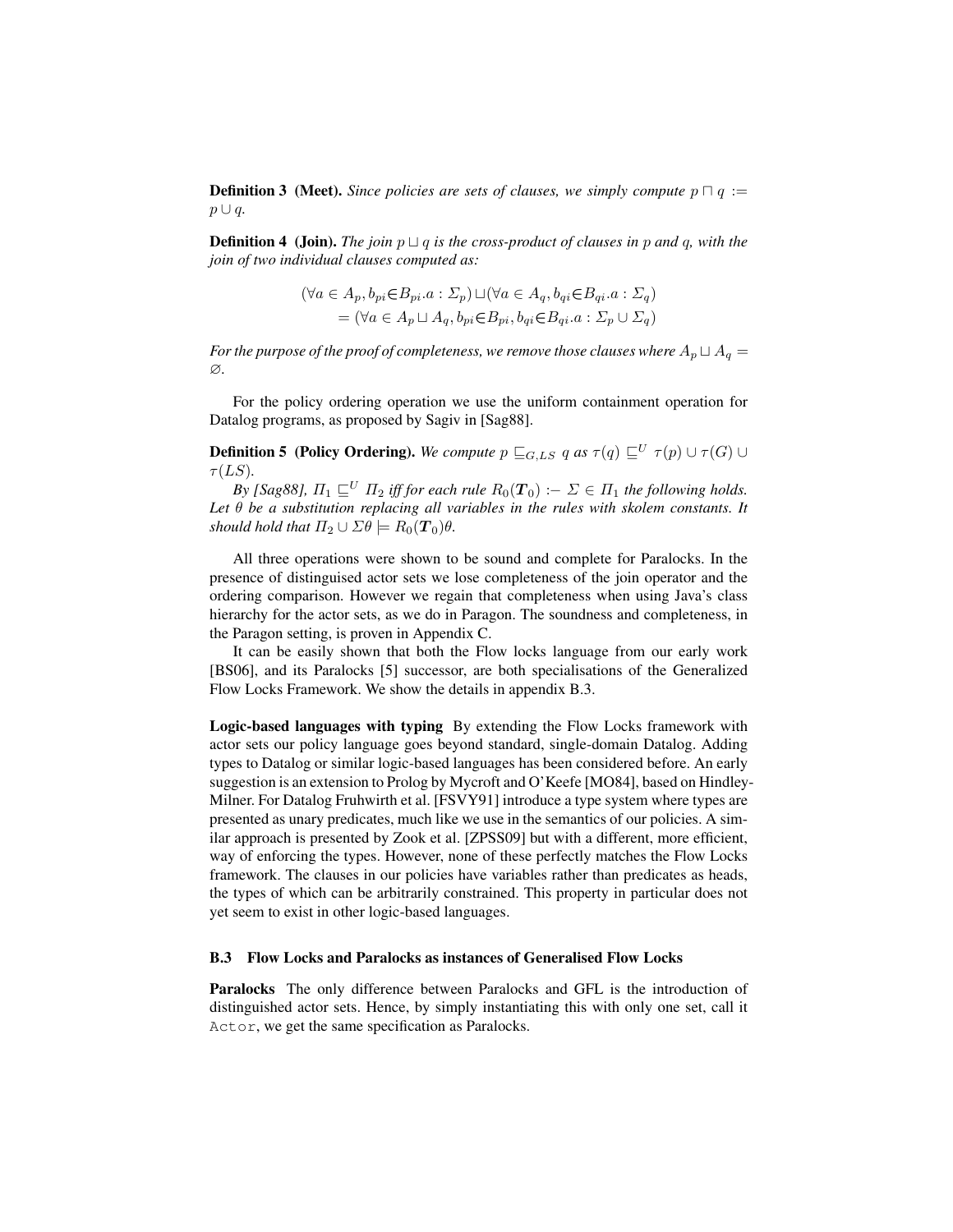Flow Locks The previous Flow Locks language can be seen as an instance of Paralocks, and therefore by transitivity as an instance of the Flow Locks Framework. It simply is the same language as Paralocks, in which locks are unary and therefore no variables can occur in policies.

# <span id="page-20-0"></span>C Lattice operations proofs

In this appendix we show that our implementations of the lattice operations are both sound and complete in the setting of Paragon. To simplify the proofs we first introduce a tighter relation between the semantics of a policy and the direct consequence operator δ.

We introduce the assisting function

$$
M(G, LS) = \{ f \mid \tau(G) \cup \tau(LS) \models f \}
$$

giving the minimal model of  $\tau(G) \cup \tau(LS)$ . By our restrictions, we know that this minimal model never contains a predicate on  $Flow$ . For any policy  $p$ , its transformation  $\tau(p)$  only concludes facts on Flow. No rule in G has Flow in its body, so adding  $\tau(p)$ to  $\tau(G) \cup \tau(LS)$  will strictly extend the minimal model with facts on Flow. We can thus safely replace  $\tau(G) \cup \tau(LS)$  with its minimal model as follows:

$$
\{f \mid \tau(p) \cup \tau(G) \cup \tau(LS) \models f\} =
$$
  

$$
\{f \mid \tau(p) \cup \tau(M(G, LS)) \models f\}
$$

Furthermore, since  $Flow$  does not appear in the body of clauses in  $p$ , we have that

$$
\{f \mid \tau(p) \cup \tau(M(G, LS)) \models f\} = \delta(\tau(p), M(G, LS))
$$

This means that we can conclude:

$$
[\![p]\!]_{LS}^G = \{a \mid Flow(a) \in \delta(\tau(p), M(G, LS))\} \tag{1}
$$

#### C.1 Soundness and completeness of  $\Box$

Since the meet of two policies is defined as being simply the union of the clauses in those policies, we have to show that

<span id="page-20-1"></span>
$$
[\![p \cup q]\!]_{LS}^G = [\![p]\!]_{LS}^G \cup [\![q]\!]_{LS}^G
$$

for any global policy G and any lock state LS. Let  $m = M(G, LS)$ ,  $\tau(p) = P$  and  $\tau(q) = Q$ . By definition of  $\delta$ ,

$$
\delta(P \cup Q, m) = \delta(P, m) \cup \delta(Q, m)
$$

From which we conclude:

$$
\{a \mid Flow(a) \in \delta(P \cup Q, m)\} =
$$

$$
\{a \mid Flow(a) \in \delta(P, m)\} \cup \{a \mid Flow(a) \in \delta(Q, m)\}\
$$

Which, by  $(1)$ , is what we had to show.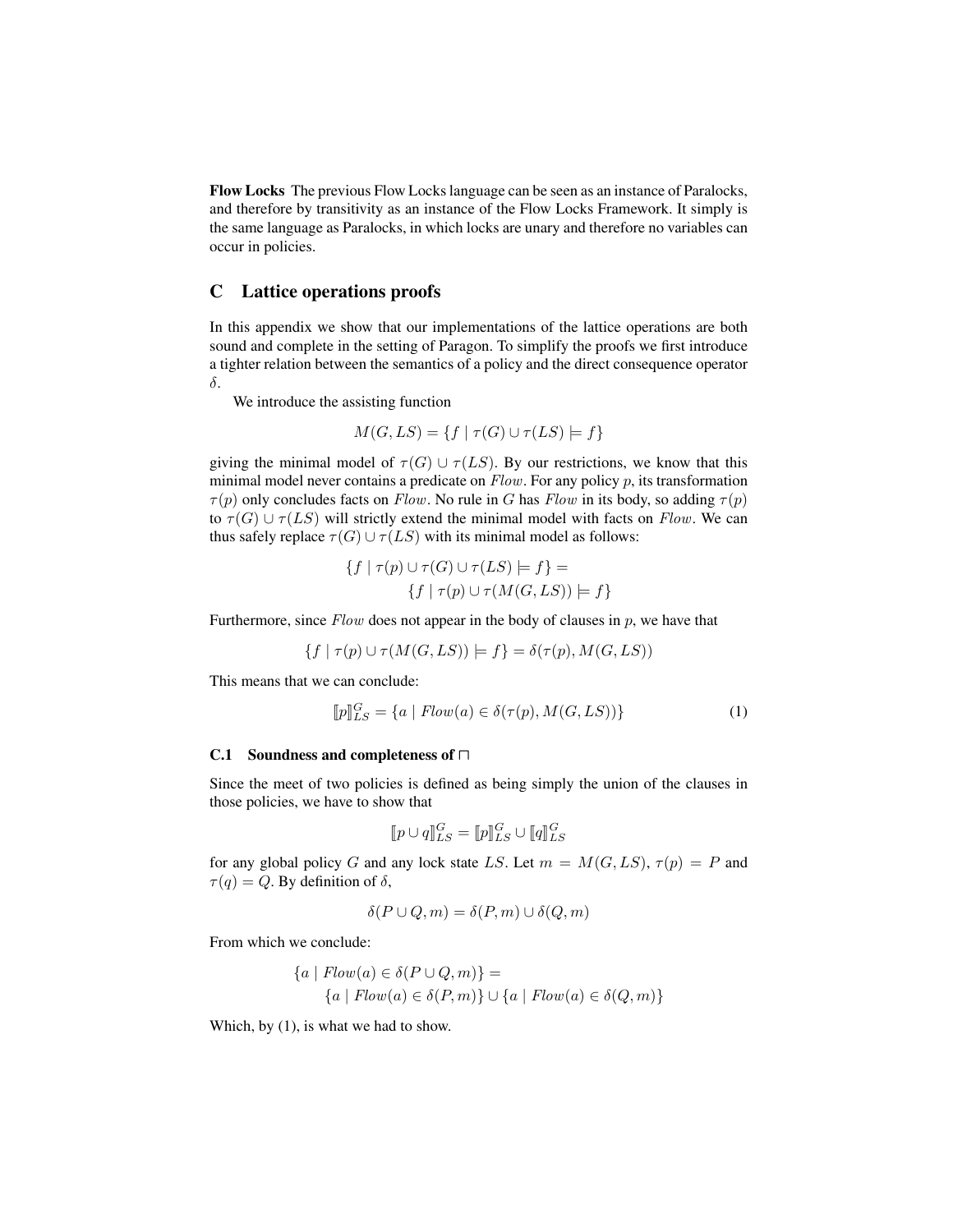#### C.2 Soundness and completeness of  $\Box$

The join of two policies p, q is computed as  $\{c_p \sqcup c_q \mid c_p \in p, c_q \in q\}$ , where  $\sqcup$  is defined on two clauses as

$$
(\forall a \in A_p, b_{pi} \in B_{pi}.a : \Sigma_p) \sqcup (\forall a \in A_q, b_{qi} \in B_{qi}.a : \Sigma_q)
$$
  
= 
$$
(\forall a \in A_p \sqcup A_q, b_{pi} \in B_{pi}, b_{qi} \in B_{qi}.a : \Sigma_p \cup \Sigma_q)
$$

We show that this implementation is both sound and complete in the context of Paragon. That is

$$
[\![p \sqcup q]\!]_{LS}^G = [\![p]\!]_{LS}^G \cap [\![q]\!]_{LS}^G
$$

Let  $m = M(G, LS)$ ,  $\tau(p) = P$ ,  $\tau(q) = Q$  and  $\tau(p \sqcup q) = PQ$ . By [\(1\)](#page-20-1) proving this property is equivalent to showing that for any constant x:

$$
Flow(x) \in \delta(P, m) \text{ and } Flow(x) \in \delta(Q, m) \iff
$$
  

$$
Flow(x) \in \delta(PQ, m)
$$

Soundness ( $\Leftarrow$ ) By having  $Flow(x) \in \delta(PQ, m)$  and by the definition of  $\sqcup$ and  $\tau$  we know that

$$
\exists r_{pq} \in PQ \text{ such that } r_{pq} = Flow(a) := inA_{pq}(a), \Sigma_p, \Sigma_q
$$
  
and 
$$
\exists \theta_{pq} \text{ such that } a\theta_{pq} = x \text{ and}
$$
  

$$
\{inA_{pq}(x)\} \cup \Sigma_p \theta_{pq} \cup \Sigma_q \theta_{pq} \subseteq m
$$
  

$$
\exists r_p \in P \text{ such that } r_p = Flow(a) := inA_p(a), \Sigma_p
$$
  

$$
\exists r_q \in Q \text{ such that } r_q = Flow(a) := inA_q(a), \Sigma_q
$$

Where  $A_{pq} = A_p \sqcup A_q$ . Hence by having the assumption that the *inA* locks are always appropriatly opened, we can deduce from  $inA_{pq}(x) \in m$  that also  $inA_p(x) \in m$  and  $inA_q(x) \in m$ . Thus, the rules  $r_p$  and  $r_q$  can each derive the fact  $Flow(x)$  given m, and therefore  $Flow(x) \in \delta(P, m)$  and  $Flow(x) \in \delta(Q, m)$  which is what we had to show.

Completeness  $(\Rightarrow)$  By having  $Flow(x) \in \delta(P, m)$  and  $Flow(x) \in \delta(Q, m)$ we know that

$$
\exists r_p \in P \text{ such that } r_p = Flow(a) := inA_p(a), \Sigma_p \text{ and}
$$

$$
\exists \theta_p \text{ such that } a\theta_p = x \text{ and}
$$

$$
\{inA_p(x)\} \cup \Sigma_p \theta_p \subseteq m
$$

$$
\exists r_q \in Q \text{ such that } r_q = Flow(a) := inA_q(a), \Sigma_q \text{ and}
$$

$$
\exists \theta_q \text{ such that } a\theta_q = x \text{ and}
$$

$$
\{inA_q(x)\} \cup \Sigma_q \theta_q \subseteq m
$$

By the definition of  $\Box$  and  $\tau$ , we also know that there has to be a rule  $r_{pq} \in PQ$ such that  $r_{pq} = Flow(a) := in_{pq}(a), \Sigma_p, \Sigma_q$  where  $A_{pq} = A_p \sqcup A_q$ . Since we do not constrain the join operation on actor sets to be the exact intersection of sets, it could be that x is in the set  $A_p$  and the set  $A_q$ , but not in the set  $A_{pq}$ . Therefore, this implementation operation is not complete in general. However, in Paragon we use the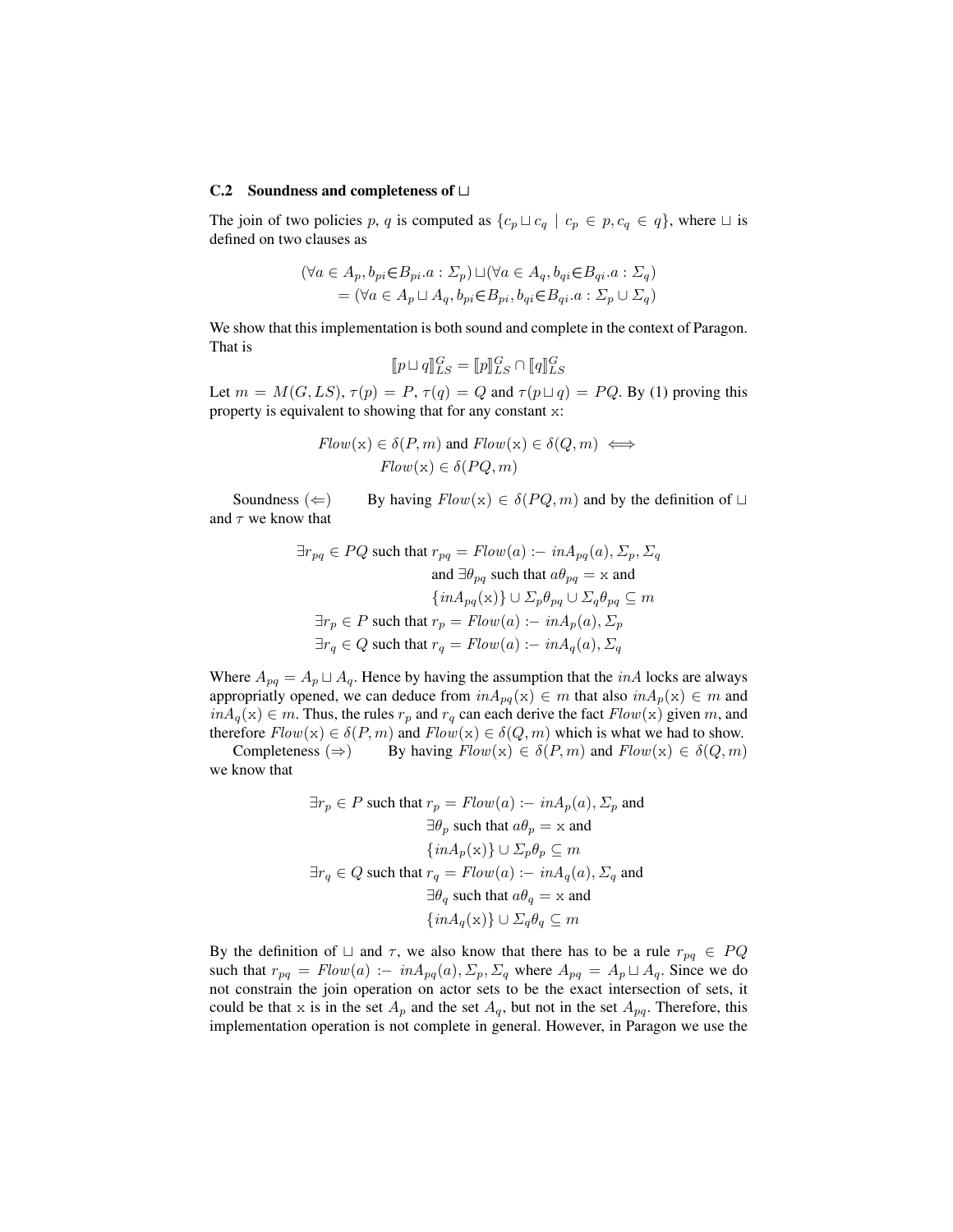Java class hierarchy in which we do always get the exact intersection of sets. To be precise  $A_{pq}$  is always either the same as  $A_p$  or as  $A_q$ . That is, in order for an element to be both in  $A_p$  and  $A_q$ , one class has to be a subtype of the other (consider for example File  $\Box$  Object = File). Without loss of generality we say that  $A_{pq} = A_p$ . Then, assuming disjointness of variables in  $\Sigma_p$  and  $\Sigma_q$  apart for a, we construct  $\theta_{pq} = \theta_p \cdot \theta_q$ . We now have that  $\{inA_{pq}(a)\theta_{pq}\}\cup\Sigma_p\theta_{pq}\cup\Sigma_q\theta_{pq}\subseteq m$ . Therefore,  $r_{pq}$  can derive  $Flow(a)$  on m, and thus  $Flow(a) \in \delta(PQ, m)$  – which is what we had to show.

### C.3 Soundness and completeness of  $\Box$

(*Sketch*) In [\[Sag88\]](#page-30-1) Sagiv shows that the uniform containment operation is both sound and complete, if in  $\Pi_1 \subseteq^U \Pi_2$  program  $\Pi_1$  is a non-recursive Datalog program. This is the case for our policy ordering check (definition [5\)](#page-19-1), since  $\Pi_1 = \tau(p)$ , which cannot be recursive.

Sagiv's proof operates on a standard, *single domain* Datalog setting and consists of showing that for each database D for which  $\Pi_1$  can derive some fact,  $\Pi_2$  should be able to derive that same fact. In the Flow Locks framework we have multiple domains but translate this back to single-domain Datalog by modelling each domain as a reserved predicate. Therefore, Sagiv's proof will consider databases that are not possible to exist in the Flow Locks setting and is thus not complete.

For example, consider the domain of numbers, which we divide in the sets Neg of negative numbers, N of natural numbers and  $\mathbb Z$  of integers. Note that  $Neg \cup \mathbb N = \mathbb Z$ . We define two policies  $p$  and  $q$  and their transformations:

$$
p = \{ \forall a : Neg.a; \forall a : \mathbb{N}.a \}
$$
  
\n
$$
\tau(p) = \{Flow(a) : -inNeg(a); Flow(a) : -in\mathbb{N}(a) \}
$$
  
\n
$$
q = \{ \forall a : \mathbb{Z}.a \}
$$
  
\n
$$
\tau(q) = \{Flow(a) : -in\mathbb{Z}(a) \}
$$

To compare  $\tau(p) \sqsubseteq^U \tau(q)$  we could assume the database  $D = \{inNeg(x)\}\$ , which is a valid database in Datalog.  $\tau(p)$  can derive the fact  $Flow(x)$  from this,  $\tau(q)$  can not. Therefore the check concludes that the ordering does not hold. However, on the Flow Locks level we know that the database  $D$  can never exist, since every negative number is an integer, and we assume the approriate locks to be open. I.e., in Flow Locks, if  $inNeg(x)$  is open, then  $in\mathbb{Z}(x)$  is known to be open as well. To enforce this is standard Datalog we add appropriate lock properties.

In the other direction however, this does not work. To compare  $\tau(q) \sqsubseteq^U \tau(p)$  we could assume the database  $D = \{in \mathbb{Z}(\mathbf{x})\}$  from which  $\tau(q)$  can derive  $Flow(\mathbf{x})$ , but  $\tau(p)$  cannot. Again, we know that in Flow Locks D cannot exist, because either the lock for negative number or for natural numbers has to be open as well. But here we cannot use lock properties to model this – it is therefore that the uniform containment check is not complete in the general Flow Locks context.

Fortunately in Paragon we have instantiated the distinguished actor sets by Java's class hierarchy. And since any class can be extended we never arrive at a situation such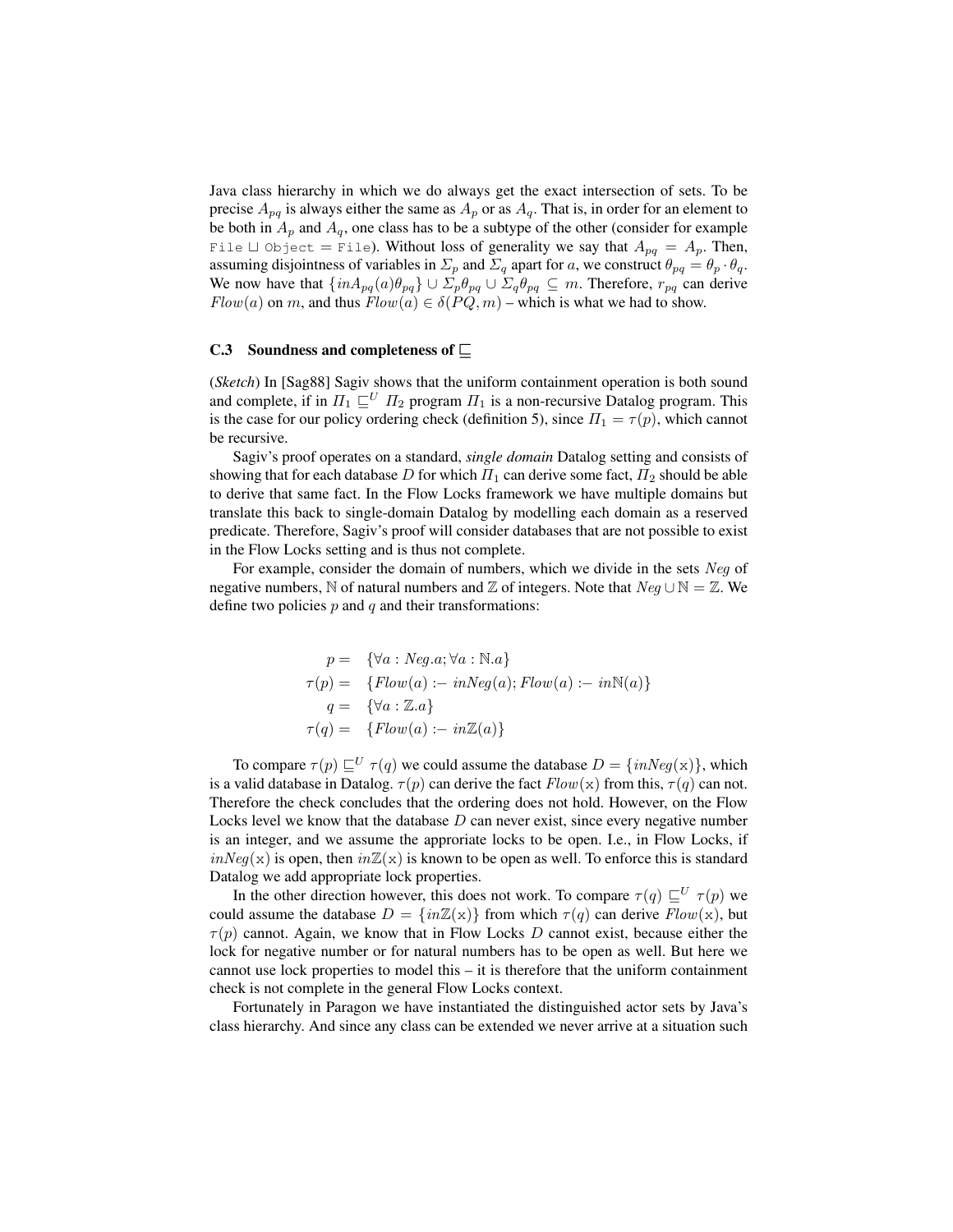as described here where we know that certain subclasses entirely make up the superclass. Therefore, the uniform containment check is still complete when specializing Flow Locks to Paragon's policy language.

# D Additional Language Features

In this section we present some more technical features of the Paragon language.

#### D.1 Type parameters

Java, since the introduction of "Generics" in Java 5.0, allows types and methods to be parametrised by types, giving Java parametric polymorphism. Paragon introduces several new entities – actors, policies and locks – that affect typing in various ways. It is natural to extend the polymorphism to also include these aspects.

Thus in Paragon ordinary reference types have the implicit kind *type*. Type parameters of kind *type* need not be annotated, like in vanilla Java. For the Paragon-specific entities we introduce *kind annotations*, to separate them from each other and from ordinary types. type as its kind. For policies we can simply reuse their type as kinds as well. We can do the same for locks though we need to be able to parametrise over not just single locks, but rather sets of locks. To avoid introducing new keywords, we reuse the syntax for arrays for this purpose, i.e. the kind annotation on parameters taking sets of locks is **lock**[]. The following example represent a class that is parametrised on one actor of kind File, a policy and a base type:

1 **public class** C<File f, **policy** p, G> { ... }

The names  $f$ , p and  $G$  can be used inside the class body wherever members of their kind can occur. In addition,  $f$  is also passed as a regular instance of the  $File$  class.

#### D.2 Exceptions and indirect control flow

The static policy type system in Paragon tracks two kinds of information flows: direct flows arising from assignments, and indirect flows arising from control flow. It makes no attempt to track flows arising from termination – it is *termination insensitive*. If exceptions could not be caught, an exception would be the same as (premature) termination, which means we would not need to care about them. However, the catch mechanism makes exceptions rather a kind of control flow primitive, needing special attention.

In Java, subclasses of RuntimeException are *unchecked*. This means that methods need not declare if they could terminate with such an exception. Examples of runtime exceptions are ArithmeticException which for instance arises from division by 0, ArrayOutOfBoundsException and NullPointerException.

It should be obvious that any exception that can be caught is a potential channel for information flow, which means that in Paragon all exceptions must be checked. This in turn implies the need for analyses that can rule out the possibility of exceptions, in particular a null pointer analysis is needed to avoid that every instance field or method use incurs the need to declare a possible NullPointerException.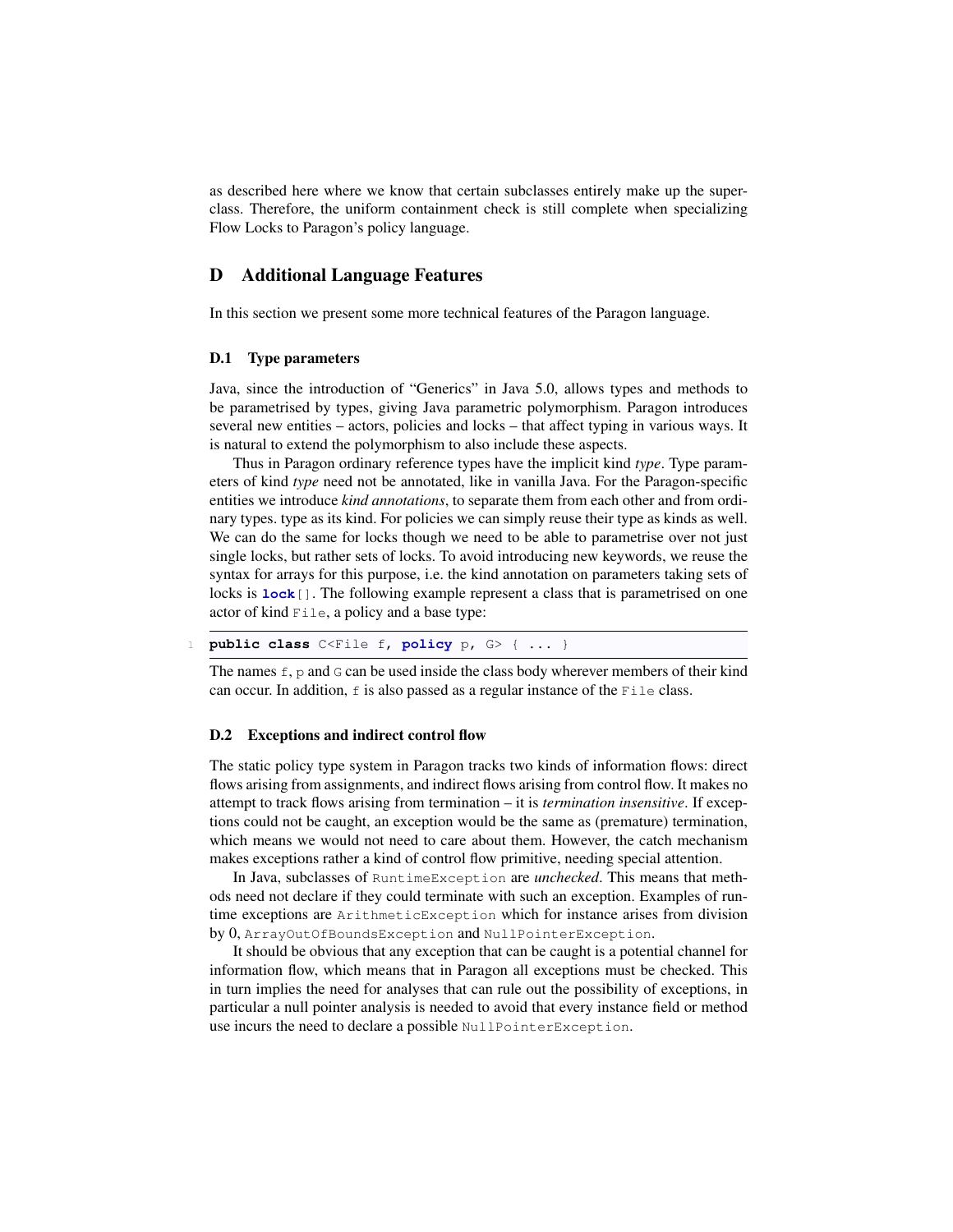# E Paragon type system

In this appendix we give the type system for the parts of the analysis corresponding to lock state approximation and policy constraint generation, for a sizeable subset of Java. Our implementation covers a larger subset still, but here we leave out a number of features that do not add anything to the presentation. The features left out are enums, static fields, arrays (as in the syntactic sugar), inner classes, casts, most operators, labeled statements, as well as expressions and statements whose typing would be very similar to those already covered (e.g. **do** is very similar to **while**).

Lock state approximation Let us first look at lock states, and define some convenient operations. First, in our analysis a lock state is represented concretely as the set of locks being open in that state. We will also have use for the concept of an unreachable state, represented with the distinguished value  $\perp$ . We let LS range over values in the domain of lock states including ⊥.

Next, we will have use for the concept of a *lock modification*, representing a set of changes to be applied to a lock state. We model this concretely as a tuple  $(L_o, L_c)$ , where  $L_o$  is a set of locks to be opened, and  $L_c$  is a set of locks to be closed. Here we overload  $\perp$  and identify it with the tuple  $(\emptyset, \emptyset)$ , i.e. no modifications.

We now need two (overloaded) operations,  $\triangleright$  and  $\diamond$ , respectively corresponding to sequential and parallel composition of lock states and lock modifications. We have that:

$$
LS_1 \diamond LS_2 = LS_1 \cap LS_2
$$
  
\n
$$
LS \triangleright (L_o, L_c) = (LS \setminus \{L(a_1, \dots, a_n) \mid L(b_1, \dots, b_n) \in L_c, b_i \simeq a_i\}) \cup L_o
$$
  
\n
$$
(L_{o1}, L_{c1}) \diamond (L_{o2}, L_{c2}) = (L_{o1} \cap L_{o2}, L_{c1} \cup L_{c2})
$$
  
\n
$$
(L_{o1}, L_{c1}) \triangleright (L_{o2}, L_{c2}) = (L_{o2} \cup (L_{o1} \triangleright (\varnothing, L_{c2})), L_{c2} \cup (L_{c1} \setminus L_{o1}))
$$

The above definitions hold when the lock state operands are not  $\bot$ . We have that  $\bot$ is the identity element for  $\diamond$ , and the 0-element (annihilator) when appearing as the left-hand operand of  $\triangleright$ .

Now we can turn to the analysis itself. The behaviour of the annotating analysis is captured by the following declarative judgment, covering both expressions and statements:

$$
LS \vdash e \leadsto LS', X
$$

where

- $LS$  and  $LS'$  are the lock states prior to and after evaluating  $e$ ,
- $X$  maps exception types (and pseudo-exceptions) to the delayed lock states that will hold once the appropriate catch-clause is reached. If no exceptions can be caused by the term under scrutiny, we omit  $X$  in the rule. We let  $X$  be total, where for every exception type  $\tau$  not explicitly mentioned,  $X(\tau) = \bot$ .

We also assume a global environment  $M$ , which is a mapping from reference types and method names to a four-tuple, where the first three components are the locks that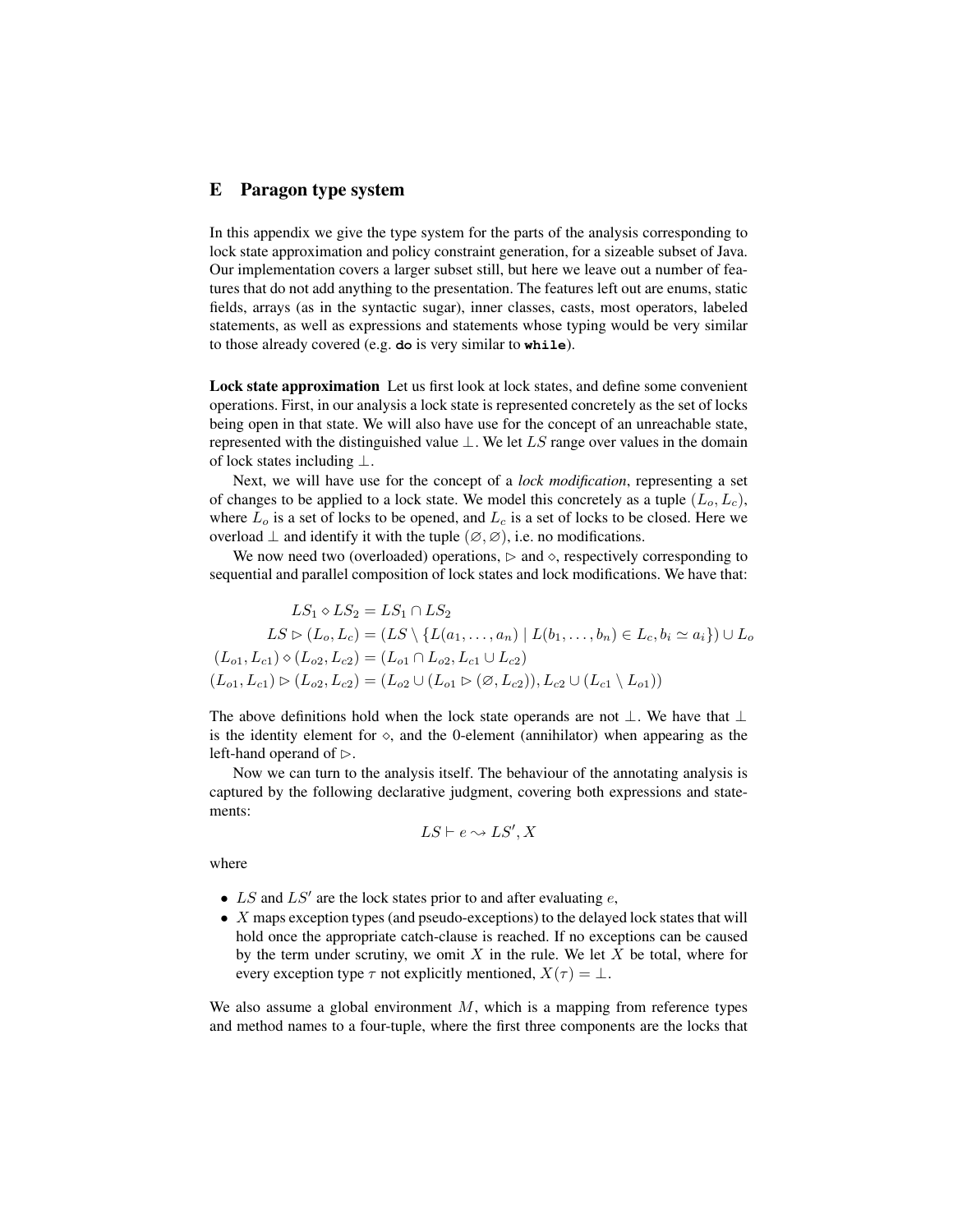method respectively expects, opens and closes, and the final component,  $LX$ , is a mapping from exception types to lock modifications should the method terminate exceptionally. Again we let  $LX$  be total such that for every exception type  $\tau$  not mentioned,  $LX(\tau) = \perp$ .

Further, a rule for this judgment is valid only if each occurence of the mentioned language constructs is annotated with the correct lock state.

We will consistently use superscripts (sometimes in conjunction with square brackets for scoping) to denote annotated information, while subscripts or primes serve to disambiguate terms. Technically, an expression  $e$  will also be annotated with information from previous passes. We will omit such annotations when they are not needed by the rule.

Looking at expressions first, we omit the rules for literals, the expressions **this** and **null**, and variables; they do nothing interesting in this context. We further omit the rules for binary operators as they do nothing but inductively call their sub-components, and for instance creation which is very similar to method calls. This leaves the rules for method calls, assignments, and the conditional ?: operator. The rule for assignments is as follows, where the only interesting part to note is the lock state that the assignment gets annotated with, which will later be used by the constraint generation.

$$
\frac{LS \vdash e \leadsto LS_e; X}{LS \vdash x =^{LS_e} e \leadsto LS_e; X}
$$
 (Assign)

This rule deals with variable assignment. Nothing changes for field assignments; for primary field assignments (where the object is calculated from an expression) or array updates, the only difference is that the sub-expressions of those left-hand sides are analysed first.

The rule for method calls is more involved:

$$
LS \vdash e \leadsto LS_0; X_0
$$
  
\n
$$
LS_{i-1} \vdash e_i \leadsto LS_i; X_i
$$
  
\n
$$
M(\tau, m) = (L_e, L_o, L_c, LX) \quad L_e \subseteq LS_n
$$
  
\n
$$
LS \vdash e^{\tau}.m(e_1, \ldots, e_n)^{LS_n} \leadsto LS'; X'
$$
 (Call)

where  $LS' = LS_n \triangleright (L_O, L_C)$ , and  $X' = X_0 \diamond \ldots \diamond X_n \diamond LX$ . Again, note the lock state annotation method call. As noted, the rule for instance creation is near identical (assuming that M also stores lock state signatures for constructors).

Finally (for expressions), the rule for the conditional operator:

$$
LS \vdash e_c \leadsto LS_c; X_c
$$

$$
LS_c \triangleright L_i \vdash e_i \leadsto LS_i; X_i
$$

$$
LS \vdash e_c ?^{(L_1, L_2)} e_1 : e_2 \leadsto LS_1 \diamond LS_2; X_c \diamond X_1 \diamond X_2
$$
 (Cond)

The interesting thing to note here is that we expect the condition to be annotated, from a previous phase, with any locks known to be open or closed if the condition is true and false, respectively, and we take this into account when analysing and annotating the expressions in the branches.

Turning to statements, empty statements and expression statements add nothing interesting, and **if** statements are very similar to the conditional operator, so we omit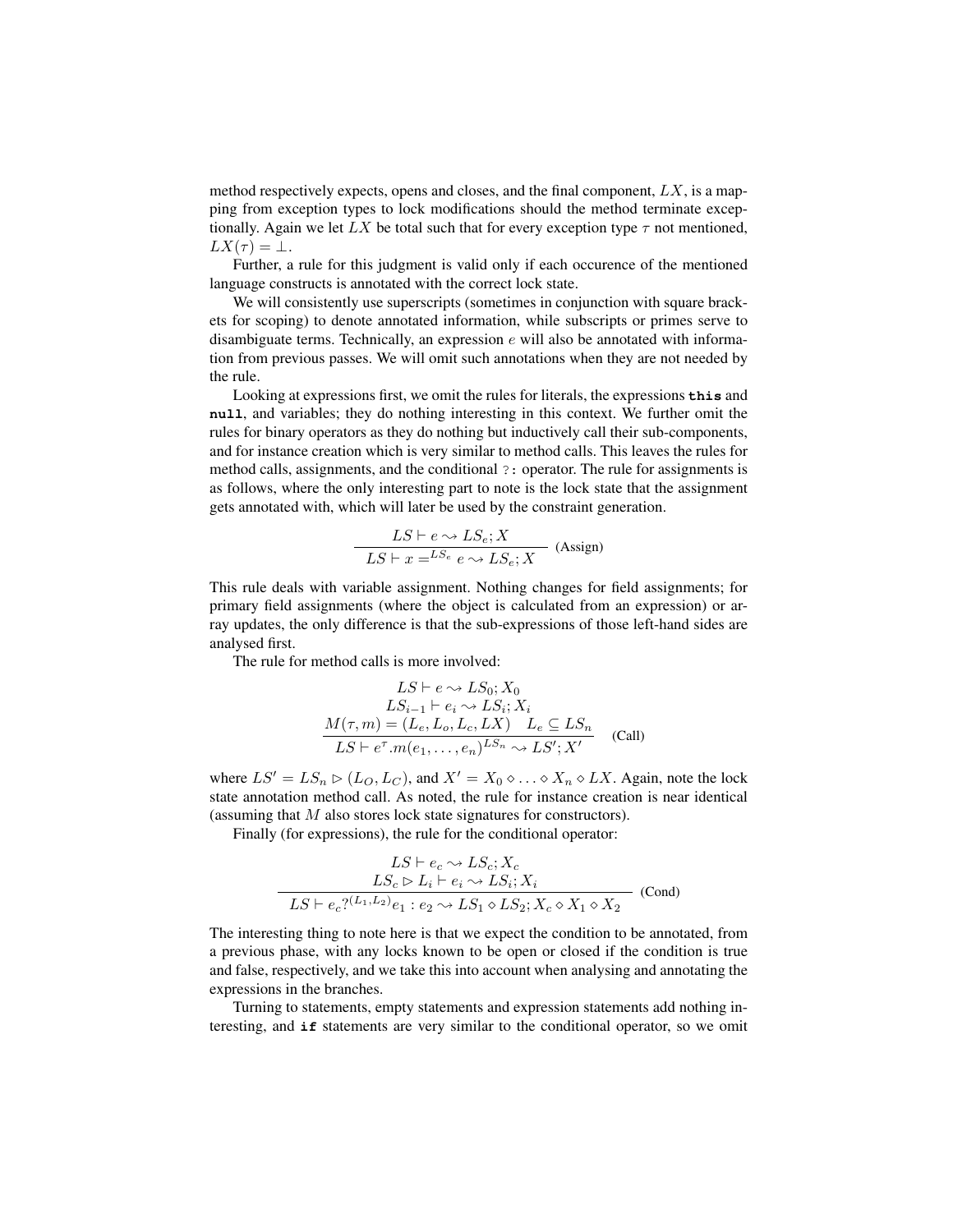these. Further, many of the pseudo-exceptions all follow the same pattern: **continue**, **break** and **return** without a value – we show only the first of these. Apart from these we have **while**, **throw**, **return** *with* a value, **try-catch-finally**, and the Paragonspecific **open** and **close** statements.

The rules for **open** and **close** were already shown in the main paper, but we repeat them here for completeness:

$$
\overline{LS \vdash \text{open } L(a_1, \ldots, a_n);} \rightsquigarrow LS \cup \{L(a_1, \ldots, a_n)\} \text{ (Open)}
$$
\n
$$
\overline{SL(1, \ldots, L)} \longleftarrow \overline{L(a_1, \ldots, a_n)} \text{ (Close)}
$$

LS  $\vdash$  **close**  $L(a_1, \ldots, a_n); \rightsquigarrow$  LS  $\setminus$  { $L(b_1, \ldots, b_n) \mid b_i \simeq a_i$ } The rule for **while**-loops is as follows:

$$
LS \diamond LS_s \diamond X_s(\text{continue}) \vdash e_c \sim LS_c; X_c
$$

$$
LS_c \rhd L_t \vdash s \sim LS_s; X_s
$$

$$
LS \vdash \text{while}^{(L_t, L_f)}(e_c) \text{ do } s \sim (LS_c \cup L_f) \diamond X_s(\text{break}); X'
$$
 (While)

where  $X' = X_c$ **continue**  $\mapsto \perp$ , **break**  $\mapsto \perp$ . First, note the annotations on the condition which affect the analysis of both the loop body and the lock state after the loop ends. Second, note the circular dependency between the lock state in effect after the body is executed and the lock state at the beginning of the condition (it is possible to unroll the loop and check the condition twice, to get an algorithmic version – only one unrolling is necessary, due to the pessimistic approximation of lock states). Third, the evaluation of the body s may have been prematurely aborted through a **continue** or **break**, and execution continued at the relevant places. In the exception state after the loop we want to reset the registered lock states for these pseudo-exceptions to what they were before the loop, in case there are nested loops. In effect, the **while**-loop serves as (two nested) **try-catch** for the two pseudo-exceptions.

For thrown exceptions we have the following rule:

 $\overline{\phantom{a}}$ 

$$
\frac{LS \vdash e \leadsto LS_e; X_e}{LS \vdash \text{throw}^{LS_e} \ e^{\tau}; \leadsto \bot; X_e[\tau \mapsto X_e(\tau) \diamond LS_e]} \quad \text{(Throw)}
$$

Three things to note: first, the lock state after this point is  $\perp$ , marking an unreachable state ("dead code"); second, the **throw** is annotated with the lock state; third, we register in the outgoing exception map that an enclosing catch block might start in the lock state in effect here,  $LS_e$ . Since an exception of the same type could be thrown in several places within the same **try-catch**, we must also take previously registered exception states into account.

The rules for the pseudo-exceptions are simpler versions of this, so we omit them here.

Finally we have the rules for **try-catch-finally** blocks. Here we assume for simplicity that all such statements are unrolled to have either a single catch block, or a finally block. We then look at the two cases separately:

$$
LS \vdash s_t \leadsto LS_t; X_t
$$

$$
X_t(T) \vdash s_c \leadsto LS_c; X_c
$$

$$
LS \vdash \text{try } s_t \text{ catch } (Tx) \ s_c \leadsto LS_t \diamond LS_c; X'
$$
 (TryCatch)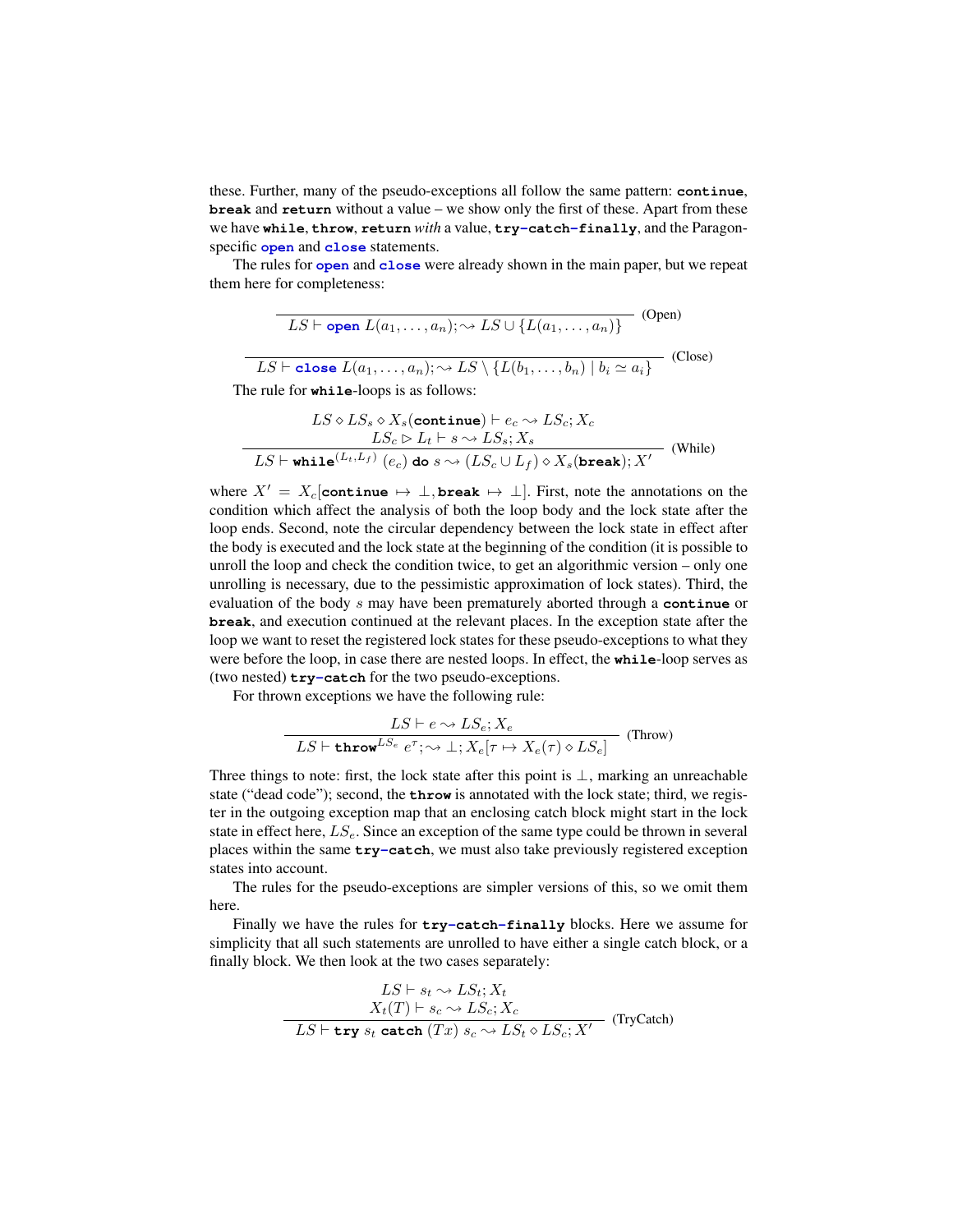where  $X' = X_c \diamond X_t[T \mapsto \bot]$ . If we reach the start of the catch-block, the lock state in effect must be that which was registered by a corresponding **throw** (or several) inside  $s_t$ . All exceptions are still valid after the whole try-catch completes, except the one caught, as mirrored by the outgoing exception map.

The rule for **try-finally** is then as follows:

$$
LS \vdash s_t \leadsto LS_t; X_t
$$
  
\n
$$
LS' \vdash s_f \leadsto LS_f; X_f
$$
  
\n
$$
LS \vdash \text{try } s_t \text{ finally } s_f \leadsto LS_t \diamond LS_c; X_t \diamond X_f
$$
 (TryFinally)

where  $LS' = LS_t \diamond \{X(T) | T \text{ is a reference type}\}.$  The **finally-block** will be executed regardless of what exceptions that may have been thrown inside the **try**block, so we must assume that any of them may be the cause of the lock state in effect.

Policy constraint generation This phase is captured by the following judgment, where we assume that the expression  $e$  has been properly annotated from the lock state approximation phase:

$$
EX; pcB; PCE \vdash e : p \leadsto PCE', \theta
$$

where

- $p$  is the effective policy of the expression.
- $\bullet$  EX is an environment containing registered policies of enclosing exception handlers – catch blocks, or exceptions declared to be thrown in the enclosing method signature. We omit it for the rules that do not use it.
- pcB is a policy serving as a so called *program counter*, whose purpose is to constrain side-effects to prevent indirect flows. Such constraints are induced by being at a point in the control flow graph that was reached due to branches and/or (the presence or absence of) exceptions. pcB deals with branches, and since branches are lexically scoped, so  $pcB$  need only appear on the left-hand side.
- $PCE$  deals with the indirect flows due to exceptions. Since separate exceptions have separate areas of influence, we need to know the influence of each exception separately in order to be able to turn them off appropriately.  $PCE$  is thus a map from exception types to policies, each of which serves as a program counter. Unlike branches, the influence of exceptions on the other hand follows the execution path, so  $PCE$  is propagated as a state that is successively updated.
- $\bullet$   $\theta$  is the set of constraints that must hold for this expression to adhere to the stated information flow policies.

The judgment for statements is similar, only statements have no effective policy.

We implicitly assume an environment  $E$  containing policy signatures for fields, variables, methods and locks, as well as the declared return policy of the enclosing method. We also assume a set of global lock properties  $G$ , which would formally be added as a subscript to every constraint, e.g.  $p \sqsubseteq_{G,LS} q$ , however we omit it since it appears the same everywhere.

The rules for literals, **this** and **null** are uninteresting. The rule for field dereferencing is as follows:

$$
\frac{pcB; PCE \vdash e : p_e \leadsto PCE', \theta_e \quad E(\tau, f) = p_f}{pcB; PCE \vdash e^{\tau}.f : p_e \sqcup p_f \leadsto PCE', \theta_e} \qquad \text{(Field)}
$$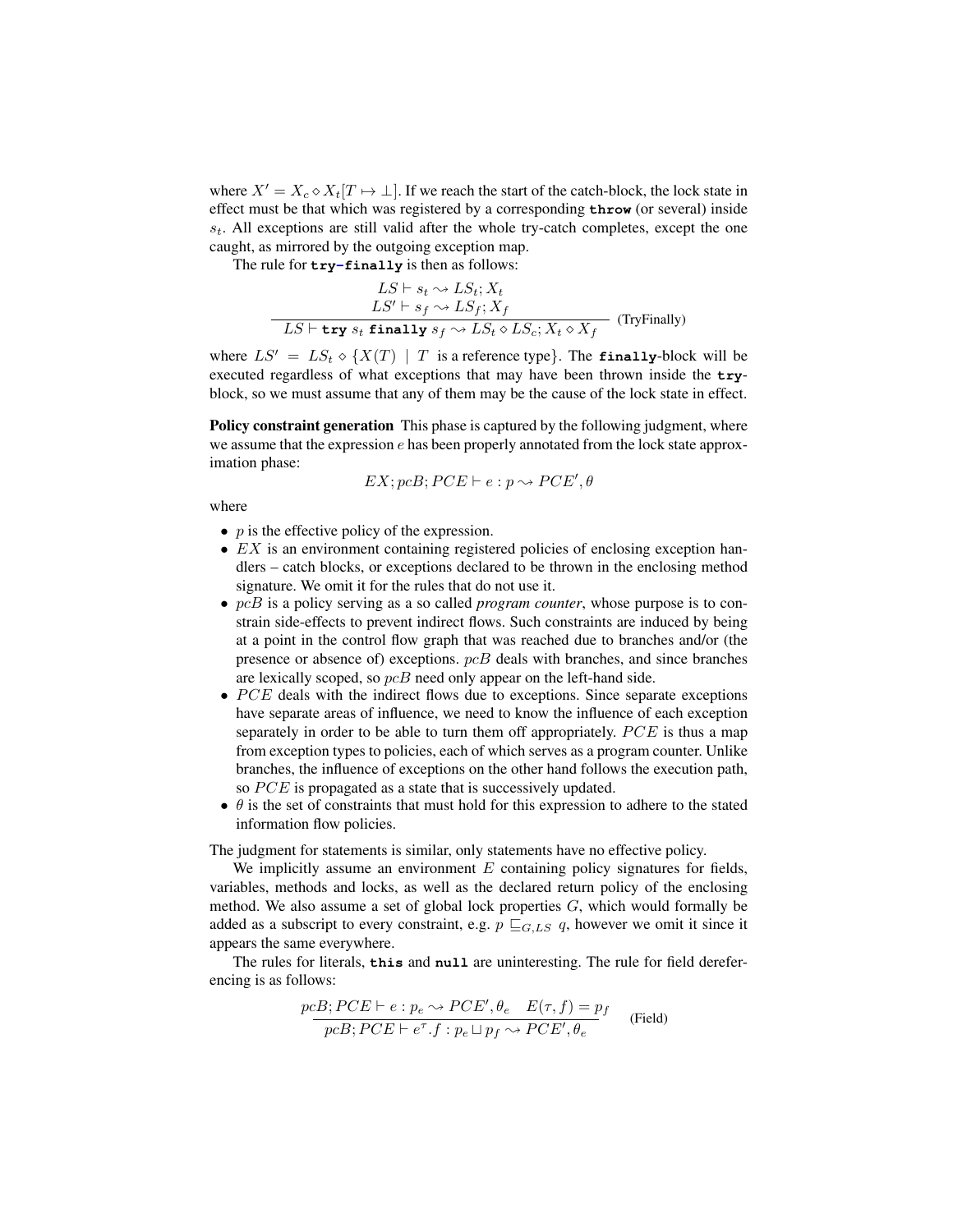The only interesting thing to note is that the policy is the join of the policies of the containing object and the field. The rule for binary operators is very similar:

$$
\frac{pcB; PCE_{i-1} \vdash e_i : p_i \rightsquigarrow PCE_i, \theta_i}{pcB; PCE_0 \vdash e_1 \oplus e_2 : p_1 \sqcup p_2 \rightsquigarrow PCE_2, \theta_1 \cup \theta_2}
$$
 (Field)

In the rule for conditionals we extend the branch PC to constrain indirect flows in the branches:

$$
pcB; PCE \vdash e_c : p_c \leadsto PCE_c, \theta_c
$$

$$
pcB \sqcup p_c; PCE_c \vdash e_i : p_i \leadsto PCE_i, \theta_i
$$

$$
pcB; PCE \vdash e_c?e_1 : e_2 : p_c \sqcup p_1 \sqcup p_2 \leadsto PCE_1 \sqcup PCE_2, \theta_c \cup \theta_1 \cup \theta_2
$$
 (Cond)

An assignment constitutes an actual information flow, so the rule for assignments is where many of the constraints arise:

$$
pcB; PCE \vdash e_o : p_o \leadsto PCE_o, \theta_o
$$
  
\n
$$
pcB; PCE_o \vdash e : p_e \leadsto PCE_e, \theta_e
$$
  
\n
$$
pcB; PCE \vdash e_o^{\tau}.f = {}^{LS} e : p_o \sqcup p_f \leadsto PCE_e, \theta_o \cup \theta_e \cup \theta
$$
 (FieldAssign)

where  $p_f = E(\tau, f)$  and  $\theta = \{p_e \sqsubseteq_{LS} p_f, \bigsqcup PCE_e \sqcup pcB \sqsubseteq p_f, p_o \sqsubseteq p_f\}$ . The three constraints generated at this rule have the following purposes:

- $p_e \sqsubseteq_{LS} p_f$  checks that the policy of the data flowing into field f is no more restrictive than the policy declared in the signature of  $f$ , relative to the lock state to allow for declassification.
- $pcB \sqcup PCE_e \sqsubseteq p_f$  ensure that no indirect flows arise due to enclosing branches  $(pcB)$  or by being within the area of influence of some expression(s)  $(PCE_e)$ , respectively.
- $p_o \nightharpoonup p_f$  ensures that the value of the object expression <sub>o</sub> cannot indirectly be revealed, in a so called laundering attack, by changing a field whose policy is less restrictive than that of the object.

Finally, the rule for method calls:

 $\overline{a}$ 

 $\overline{\phantom{0}}$ 

$$
EX; pcB; PCE \vdash e_o : p_o \rightsquigarrow PCE_0, \theta_o
$$
  
\n
$$
EX; pcB; PCE_{i-1} \vdash e_i : p_i \rightsquigarrow PCE_i, \theta_i
$$
  
\n
$$
EX; pcB; PCE \vdash e_o^{\tau}.m(e_1, \ldots, e_n)^{LS} : p_o \sqcup p_m \rightsquigarrow PCE', \theta_o \cup \bigcup \theta_i \cup \theta \cup \theta_x
$$
 (Call)

Here we assume  $E(\tau, m) = (p_m, p_w, PP, PX)$ , where PP is a mapping from parameter positions to the parameter policy signatures of the method, and  $PX$  is a mapping from the method's checked exception types (and pseudo-exceptions) to policies. We then have that  $\theta = \{p_i \subseteq_{LS} PX(i), pcB \sqcup PCE_n \subseteq p_w, p_o \subseteq p_w\}, \theta_x =$  $\bigcup \{ \{PX(\tau) \sqsubseteq EX(\tau), EX(\tau) \sqsubseteq PX(\tau) \} | \tau \text{ is an exception type} \}$ , and  $PCE'(\tau) =$  $PCE_n(\tau) \sqcup PX(\tau)$  for all exception types  $\tau$ .

The constraints in  $\theta$  here are similar in spirit to the ones for assignment, only here the write effect of the method,  $p_w$ , is used instead of the policy of the updated field, and there are several direct flows from argument values to parameters. The constraints in  $\theta_x$ check that the policies of the exceptions potentially thrown by the method match those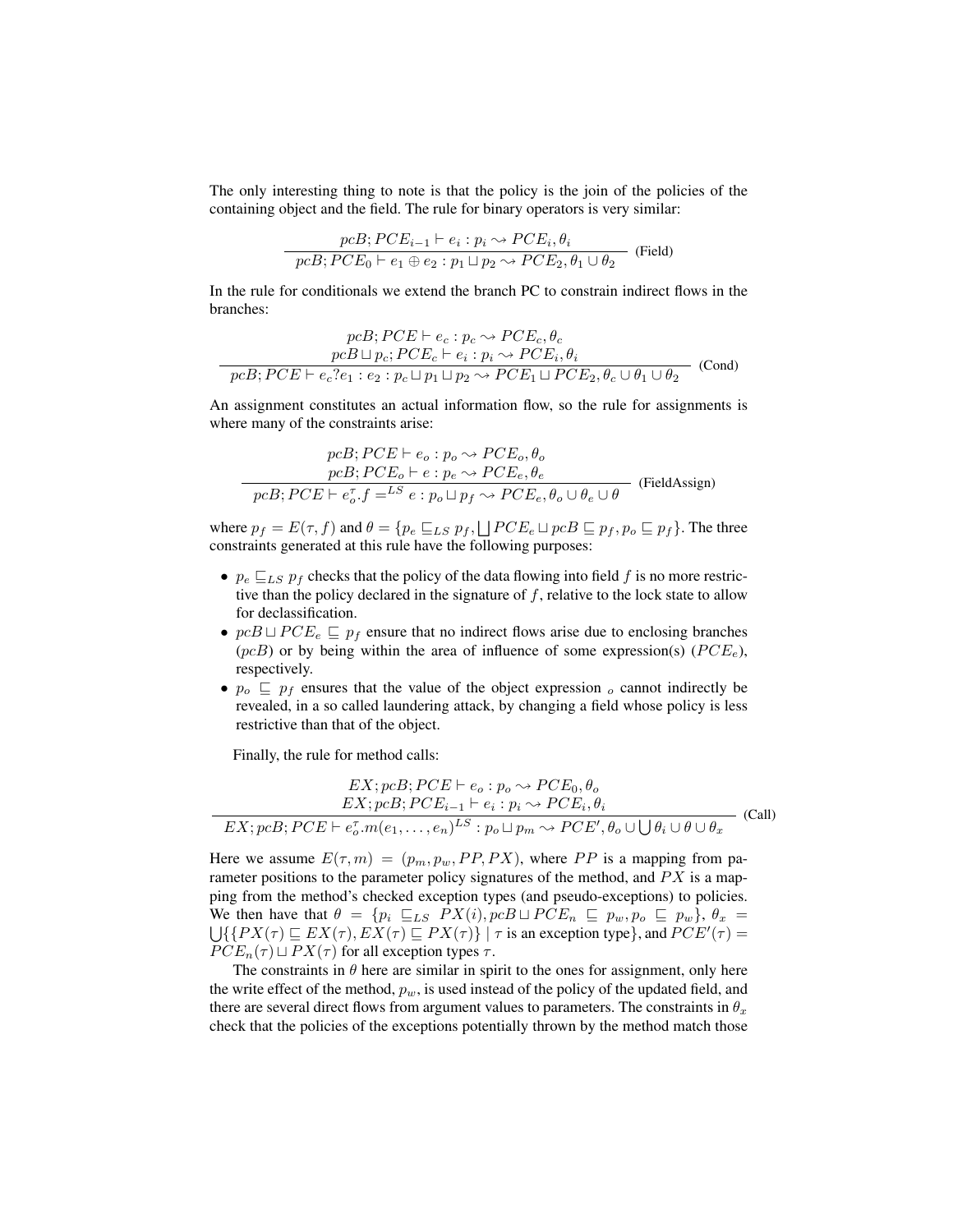expected by the environment. Since the policies are used both as constraints of effects in the area of influence, and as the effective policy of the exception value being thrown, the inequality must hold in both directions.

The outgoing exception PC map is updated to take into account all exceptions potentially thrown by the method.

For statements, the rules for empty statements and expression statements are uninteresting, and the rule for **if** statements mirrors that for conditional expressions.

The rule for **while**-loops is as follows:

$$
pcB \sqcup p_c; PCE' \vdash e_c : p_c \rightsquigarrow PCE_c, \theta_c
$$
  
\n
$$
pcB \sqcup p_c; PCE_c \vdash s \rightsquigarrow PCE_s, \theta_s
$$
  
\n
$$
pcB; PCE \vdash \text{while } (e_c) \text{ do } s \rightsquigarrow PCE'', \theta_c \sqcup \theta_s
$$
 (While)

where

 $\overline{\phantom{a}}$ 

 $\overline{a}$ 

- $PCE'$ (continue) =  $\perp$  and  $PCE'(\tau) = PCE(\tau) \sqcup PCE_s(\tau)$  for all other  $\tau$ ,
- $PCE'' = PCE_c$ [continue  $\mapsto \bot$ , break  $\mapsto \bot$ ],

Note in particular that the entire loop, including the condition itself, is constrained by the policy of the condition.

The rules for **return** and **throw** are near identical, we show only that for return:

$$
EX; pcB; PCE \vdash e : p_e \leadsto PCE_e, \theta_e
$$
  

$$
EX; pcB; PCE \vdash \texttt{return}^{LS} e \leadsto PCE_e[\texttt{return} \mapsto EX(\texttt{return})], \theta_e \sqcup \theta
$$
 (Return)

where  $\theta = \{p_e \sqsubseteq_{LS} EX(\text{return})\}$ . Here we have a direct flow of the returned value back to the caller of the enclosing method, and thus the lock state is taken into account. The expected policy of the returned value is found in the enclosing exception environment.

The rules for the pseudo-exceptions are even simpler, so we omit them.

For **try-catch-finally**, again we assume an unrolling so that each block is either **try-catch** or **try-finally**.

$$
EX[T \mapsto p_x]; pcB; PCE \vdash s_t \rightsquigarrow PCE_t, \theta_t
$$
  
\n
$$
EX; pcB; PCE_t[T \mapsto PCE(T)] \vdash s_c \rightsquigarrow PCE_c, \theta_c
$$
  
\n
$$
EX; pcB; PCE \vdash \text{try } s_t \text{ catch } (Tx^{p_x}) \ s_c \rightsquigarrow PCE_c, \theta_t \cup \theta_c
$$
 (TryCatch)

Note first that we assume the parameter of the catch block to be annotated with its calculated policy  $p_x$  from a previous phase. This policy then serves as the expected policy of thrown exceptions of type  $T$  in the try block. The catch block is only in the area of influence from exceptions of type  $T$  if they were already thrown before reaching this **try-catch**.

$$
pcB; PCE \vdash s_t \leadsto PCE_t, \theta_t
$$
  
\n
$$
pcB; PCE \vdash s_f \leadsto PCE_f, \theta_f
$$
  
\n
$$
pcB; PCE \vdash \text{try } s_t \text{ finally } s_f \leadsto PCE', \theta_t \cup \theta_f
$$
 (TryCatch)

where  $PCE'(\tau) = PCE_t(\tau) \sqcup PCE_f(\tau)$ . Here, the interesting thing to note is that we analyse the **finally-block** under the same exception PC map, PCE, as the **try**block. The reason is that the **finally**-block will always be executed no matter what